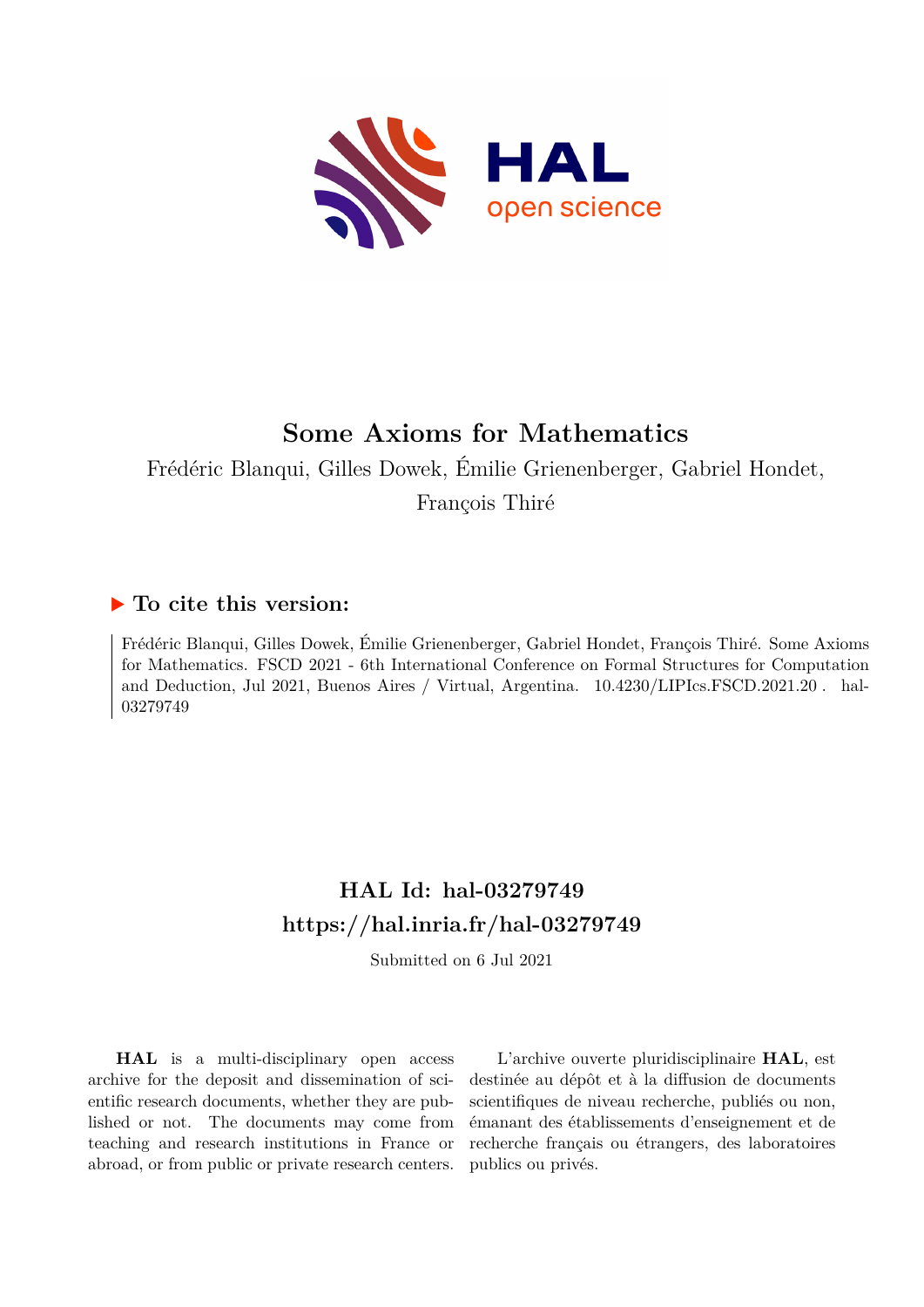## **Some Axioms for Mathematics**

**Frédéric Blanqui** ⊠ n Université Paris-Saclay, ENS Paris-Saclay, LMF, CNRS, Inria, France

**Gilles Dowek** ⊠ ֎ Université Paris-Saclay, ENS Paris-Saclay, LMF, CNRS, Inria, France

**Emilie Grienenberger**  $\infty$ Université Paris-Saclay, ENS Paris-Saclay, LMF, CNRS, Inria, France

**Gabriel Hondet** ⊠ Université Paris-Saclay, ENS Paris-Saclay, LMF, CNRS, Inria, France

**François Thiré** ⊠ Nomadic Labs, Paris, France

#### **Abstract**

The *λ*Π-calculus modulo theory is a logical framework in which many logical systems can be expressed as theories. We present such a theory, the theory  $U$ , where proofs of several logical systems can be expressed. Moreover, we identify a sub-theory of  $U$  corresponding to each of these systems, and prove that, when a proof in  $U$  uses only symbols of a sub-theory, then it is a proof in that sub-theory.

**2012 ACM Subject Classification** Theory of computation → Logic; Theory of computation → Type theory; Theory of computation  $\rightarrow$  Equational logic and rewriting

**Keywords and phrases** logical framework, axiomatic theory, dependent types, rewriting, interoperabilty

**Digital Object Identifier** [10.4230/LIPIcs.FSCD.2021.20](https://doi.org/10.4230/LIPIcs.FSCD.2021.20)

**Acknowledgements** The authors want to thank Michael Färber, César Muñoz, Thiago Felicissimo, and Makarius Wenzel for helpful remarks on a first version of this paper.

## **1 Introduction**

The *λ*Π-calculus modulo theory  $(\lambda \Pi / \equiv)$  [13], implemented in the system DEDUKTI [3, 29], is a logical framework, that is a framework to define theories. It generalizes some previously proposed frameworks: Predicate logic [28], *λ*-Prolog [32], Isabelle [34], the Edinburgh logical framework [27], also called the *λ*Π-calculus, Deduction modulo theory [17, 18], Pure type systems [6, 39], and Ecumenical logic [36, 16, 35, 25]. It is thus an extension of Predicate logic that provides the possibility for all symbols to bind variables, a syntax for proof-terms, a notion of computation, a notion of proof reduction for axiomatic theories, and the possibility to express both constructive and classical proofs.

*λ*Π*/*≡ enables to express all theories that can be expressed in Predicate logic, such as geometry, arithmetic, and set theory, but also Simple type theory [10] and the Calculus of constructions [12], that are less easy to define in Predicate logic.

We present a theory in  $\lambda \Pi / \equiv$ , the theory U, where all proofs of Minimal, Constructive, and Ecumenical predicate logic; Minimal, Constructive, and Ecumenical simple type theory; Simple type theory with predicate subtyping, prenex predicative polymorphism, or both; the Calculus of constructions, and the Calculus of constructions with prenex predicative polymorphism can be expressed. This theory is therefore a candidate for a universal theory, where proofs developed in implementations of Classical predicate logic (such as automated theorem proving systems, SMT solvers, etc.), Classical simple type theory (such as HOL 4,



© Frédéric Blanqui, Gilles Dowek, Émilie Grienenberger, Gabriel Hondet, and François Thiré; licensed under Creative Commons License CC-BY 4.0 6th International Conference on Formal Structures for Computation and Deduction (FSCD 2021).

Editor: Naoki Kobayashi; Article No. 20; pp. 20:1–20:19

[Leibniz International Proceedings in Informatics](https://www.dagstuhl.de/lipics/) [Schloss Dagstuhl – Leibniz-Zentrum für Informatik, Dagstuhl Publishing, Germany](https://www.dagstuhl.de)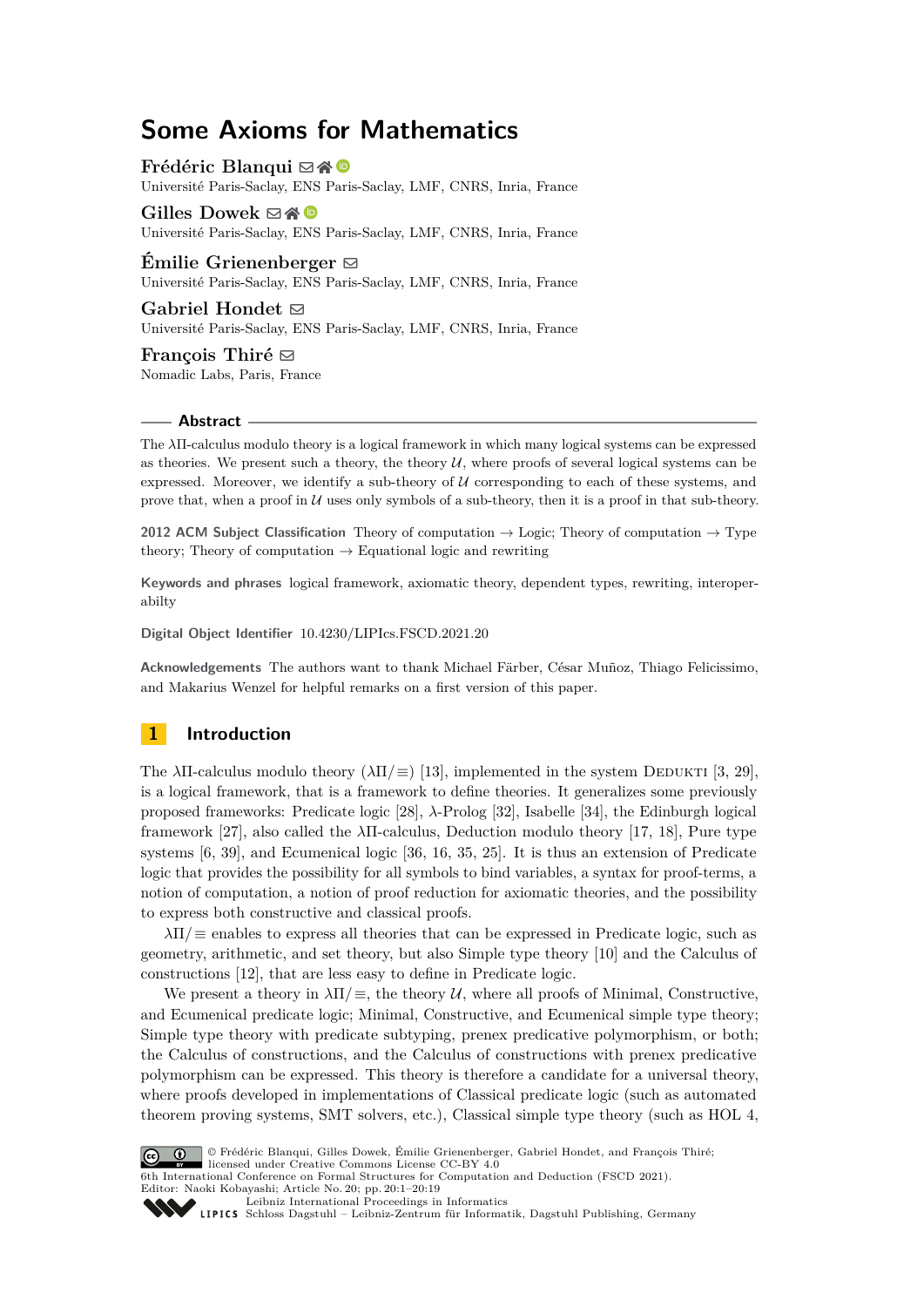#### **20:2 Some Axioms for Mathematics**

HOL Light, Isabelle/HOL, etc.), the Calculus of constructions (such as Coq, Matita, Lean, etc.), and Simple type theory with predicate subtyping and prenex polymorphism (such as PVS), can be expressed.

Moreover, the proofs of the theory  $U$  can be classified as proofs in Minimal predicate logic, Constructive Predicate logic, etc. just by identifying the axioms they use, akin to proofs in geometry that can be classified as proofs in Euclidean, hyperbolic, elliptic, neutral, etc. geometries. More precisely, we identify sub-theories of the theory  $\mathcal U$  that correspond to each of these theories, and we prove that when a proof in  $U$  uses only symbols of a sub-theory, then it is a proof in that sub-theory.

In Section 2, we recall the definition of *λ*Π*/*≡ and of a theory. In Section 3, we introduce the theory  $U$  step by step. In Section 4, we provide a general theorem on sub-theories in  $\lambda \Pi / \equiv$ , and prove that every fragment of U, including U itself, is indeed a theory, that is, it is defined by a confluent and type-preserving rewriting systems. Finally, in Section 5, we detail the sub-theories of  $U$  that correspond to the above mentioned systems.

## **2 The** *λ***Π-calculus modulo theory**

*λ*Π*/*≡ is an extension of the Edinburgh logical framework [27] with a primitive notion of computation defined with rewriting rules [14, 38].

The terms are those of the Edinburgh logical framework

 $t, u = c | x |$  TYPE | KIND  $| \Pi x : t, u | \lambda x : t, u | t u$ 

where c belongs to a finite or infinite set of constants  $\mathcal C$  and x to an infinite set  $\mathcal V$  of variables. The terms TYPE and KIND are called sorts. The term Π*x* :*t, u* is called a product. It is dependent if the variable *x* occurs free in *u*. Otherwise, it is simply written  $t \to u$ . Terms are also often written *A*, *B*, etc. The set of constants of a term *t* is written *const*(*t*).

A rewriting rule is a pair of terms  $\ell \hookrightarrow r$ , such that  $\ell = c \ell_1 \ldots \ell_n$ , where *c* is a constant. If R is a set of rewriting rules, we write  $\hookrightarrow_{\mathcal{R}}$  for the smallest relation closed by term constructors and substitution containing  $\mathcal{R}, \hookrightarrow_{\beta}$  for the usual  $\beta$ -reduction,  $\hookrightarrow_{\beta}$  for  $\rightarrow$ <sub>*β*</sub> ∪  $\rightarrow$ <sub>*R*</sub>, and  $\equiv$ <sub>*β*R</sub> for the smallest equivalence relation containing  $\rightarrow$ <sub>*β*R</sub>.

The typing rules of  $\lambda \Pi / \equiv$  are given in Figure 1. The difference with the rules of the Edinburgh logical framework is that, in the rule (conv), types are identified modulo  $\equiv_{\beta \mathcal{R}}$ instead of just  $\equiv_{\beta}$ . In a typing judgement  $\Gamma \vdash_{\Sigma, \mathcal{R}} t : A$ , the term *t* is given the type *A* with respect to three parameters: a signature  $\Sigma$  that assigns a type to the constants of *t*, a context Γ that assigns a type to the free variables of *t*, and a set of rewriting rules R. A context Γ is a list of declarations  $x_1 : B_1, \ldots, x_m : B_m$  formed with a variable and a term. A signature  $\Sigma$ is a list of declarations  $c_1 : A_1, \ldots, c_n : A_n$  formed with a constant and a closed term, that is a term term with no free variables. This is why the rule (const) requires no context for typing *A*. We write  $|\Sigma|$  for the set  $\{c_1, \ldots, c_n\}$ , and  $\Lambda(\Sigma)$  for the set of terms *t* such that *const*(*t*)  $\subseteq$  |Σ|. We say that a rewriting rule  $\ell \hookrightarrow r$  is in  $\Lambda(\Sigma)$  if  $\ell$  and *r* are, and a context  $x_1 : B_1, \ldots, x_m : B_m$  is in  $\Lambda(\Sigma)$  if  $B_1, \ldots, B_m$  are. It is often convenient to group constant declarations and rules into small clusters, called "axioms".

A relation  $\hookrightarrow$  preserves typing in  $\Sigma$ , R if, for all contexts Γ and terms *t*, *u* and *A* of  $\Lambda(\Sigma)$ , if  $\Gamma \vdash_{\Sigma,\mathcal{R}} t : A$  and  $t \hookrightarrow u$ , then  $\Gamma \vdash_{\Sigma,\mathcal{R}} u : A$ . The relation  $\hookrightarrow_{\beta}$  preserves typing as soon as  $\rightarrow$ <sub>*βR*</sub> is confluent (see for instance [7]) for, in this case, the product is injective modulo  $\equiv$ <sub>*βR*</sub>:  $\Pi x:A, B \equiv_{\beta \mathcal{R}} \Pi x:A', B'$  iff  $A \equiv_{\beta \mathcal{R}} A'$  and  $B \equiv_{\beta \mathcal{R}} B'$ . The relation  $\hookrightarrow_{\mathcal{R}}$  preserves typing if every rewriting rule  $\ell \hookrightarrow r$  preserves typing, that is: for all contexts  $\Gamma$ , substitutions  $\theta$  and terms *A* of  $\Lambda(\Sigma)$ , if  $\Gamma \vdash_{\Sigma, \mathcal{R}} \theta l : A$  then  $\Gamma \vdash_{\Sigma, \mathcal{R}} \theta r : A$ .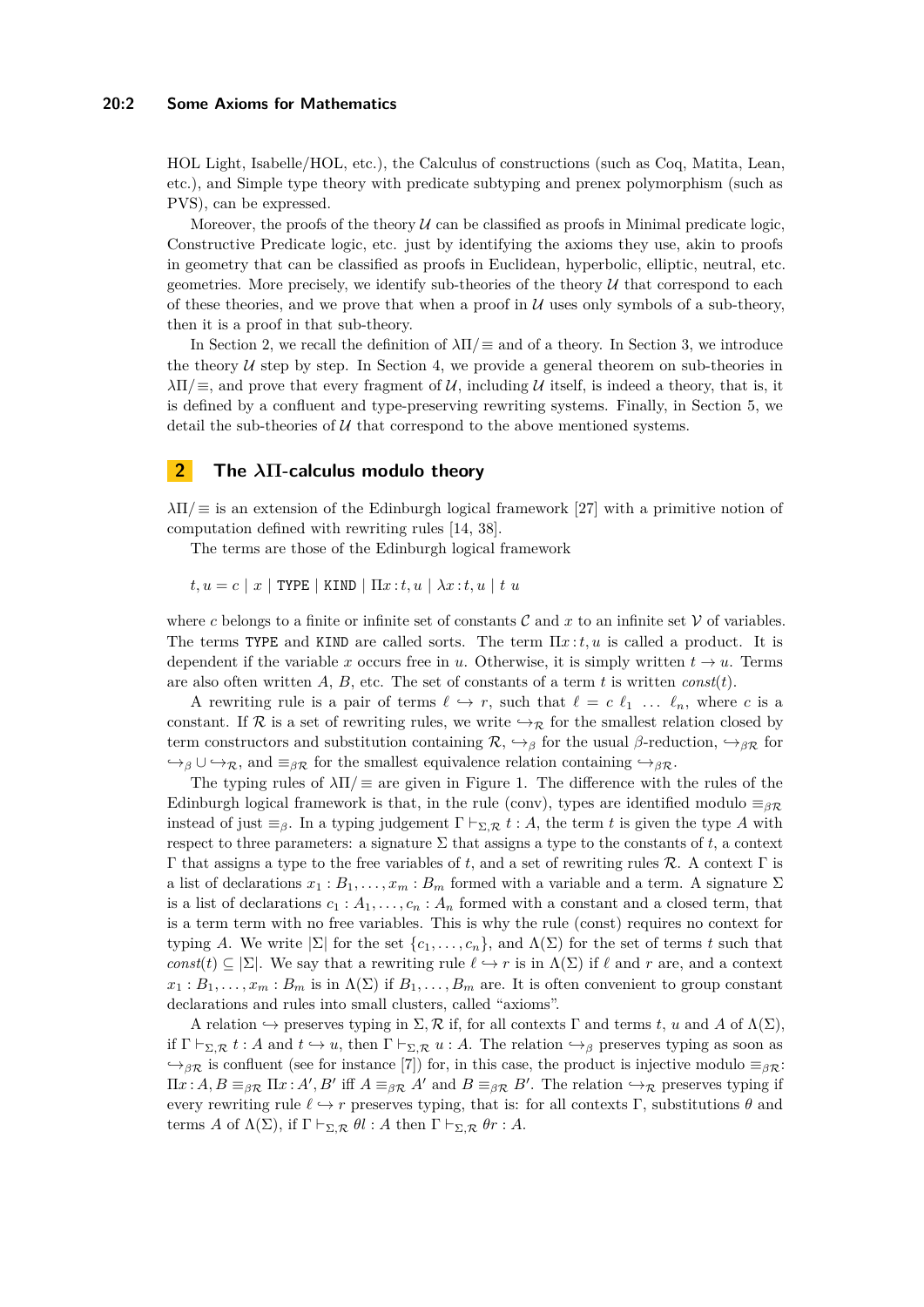| $\overline{\vdash_{\Sigma,\mathcal{R}}[ ]$ well-formed (empty)                                                                                                                                                                                        |
|-------------------------------------------------------------------------------------------------------------------------------------------------------------------------------------------------------------------------------------------------------|
| $\Gamma\vdash_{\Sigma,\mathcal{R}} A:s$<br>$\frac{\Box}{\Box_{\mathcal{R}} \Gamma, x : A \text{ well-formed}}$ (decl)                                                                                                                                 |
| $\frac{\vdash_{\Sigma,\mathcal{R}} \Gamma \text{ well-formed}}{\Gamma \vdash_{\Sigma,\mathcal{R}} \text{TYPE}: \text{KIND}}$ (sort)                                                                                                                   |
| $\frac{\vdash_{\Sigma,\mathcal{R}} \Gamma \text{ well-formed } \vdash_{\Sigma,\mathcal{R}} A:s}{\Gamma \vdash_{\Sigma,\mathcal{R}} c:A} (\text{const}) \quad c:A \in \Sigma$                                                                          |
| $\frac{\vdash_{\Sigma,\mathcal{R}} \Gamma \text{ well-formed}}{\Gamma \vdash_{\Sigma,\mathcal{R}} x:A}$ (var) $x:A \in \Gamma$                                                                                                                        |
| $\frac{\Gamma\vdash_{\Sigma,\mathcal{R}} A:\text{TYPE}\quad \Gamma,x:A\vdash_{\Sigma,\mathcal{R}} B:s}{\Gamma\vdash_{\Sigma,\mathcal{R}} \Pi x:A,B:s} \text{ (prod)}$                                                                                 |
| $\Gamma \vdash_{\Sigma,\mathcal{R}} A : \text{TYPE} \quad \Gamma, x : A \vdash_{\Sigma,\mathcal{R}} B : s \quad \Gamma, x : A \vdash_{\Sigma,\mathcal{R}} t : B \quad \text{(abs)}$<br>$\Gamma \vdash_{\Sigma,\mathcal{R}} \lambda x:A, t:\Pi x:A, B$ |
| $\frac{\Gamma\vdash_{\Sigma,\mathcal{R}} t:\Pi x:A,B\quad \Gamma\vdash_{\Sigma,\mathcal{R}} u:A}{\Gamma\vdash_{\Sigma,\mathcal{R}} t u:(u/x)B} \text{ (app)}$                                                                                         |
| $\frac{\Gamma\vdash_{\Sigma,\mathcal{R}} t:A\quad \Gamma\vdash_{\Sigma,\mathcal{R}} B:s}{\Gamma\vdash_{\Sigma,\mathcal{R}} t:B} (\text{conv})\quad A\equiv_{\beta\mathcal{R}} B$                                                                      |

**Figure 1** Typing rules of *λ*Π*/*≡ with signature Σ and rewriting rules R.

Although typing is defined with arbitrary signatures  $\Sigma$  and sets of rewriting rules  $\mathcal{R}$ , we are only interested in sets R verifying some confluence and type-preservation properties.

 $\triangleright$  **Definition 1** (System, theory). *A system is a pair*  $\Sigma$ ,  $\mathcal{R}$  *such that each rule of*  $\mathcal{R}$  *is in*  $\Lambda(\Sigma)$ *. It is a theory if*  $\rightarrow$ <sub>*βR</sub> is confluent on*  $\Lambda(\Sigma)$ *, and every rule of* R *preserves typing in*  $\Sigma$ *,* R.</sub>

Therefore, in a theory,  $\rightarrow_{\beta \mathcal{R}}$  preserves typing since  $\rightarrow_{\beta}$  preserves typing (for  $\rightarrow_{\beta \mathcal{R}}$  is confluent) and  $\rightarrow_{\mathcal{R}}$  preserves typing (for every rule preserves typing). We recall two other basic properties of  $\lambda \Pi / \equiv$  we will use in Theorem 7:

▶ **Lemma 2.** *If*  $\Gamma \vdash_{\Sigma, \mathcal{R}} t : A$ *, then either*  $A =$  KIND *or*  $\Gamma \vdash_{\Sigma, \mathcal{R}} A : s$  *for some sort s. If*  $\Gamma \vdash_{\Sigma, \mathcal{R}} \Pi x : A, B : s$ *, then*  $\Gamma \vdash_{\Sigma, \mathcal{R}} A :$  TYPE*.* 

## **3 The theory U**

#### **Object-terms**

The notions of term, proposition, and proof are not primitive in *λ*Π*/*≡. The first axioms of the theory  $U$  introduce these notions. We first define a notion analogous to the Predicate logic notion of term, to express the objects the theory speaks about, such as the natural numbers. As all expressions in  $\lambda \Pi / \equiv$  are called "terms", we shall call these expressions "object-terms", to distinguish them from the other terms.

The easiest way to build the notion of object-term in *λ*Π*/*≡ would be to declare a constant *I* of type TYPE and constants of type  $I \to \ldots \to I \to I$  for the function symbols, for instance a constant 0 of type *I* and a constant *succ* of type  $I \rightarrow I$ . The object-terms, for instance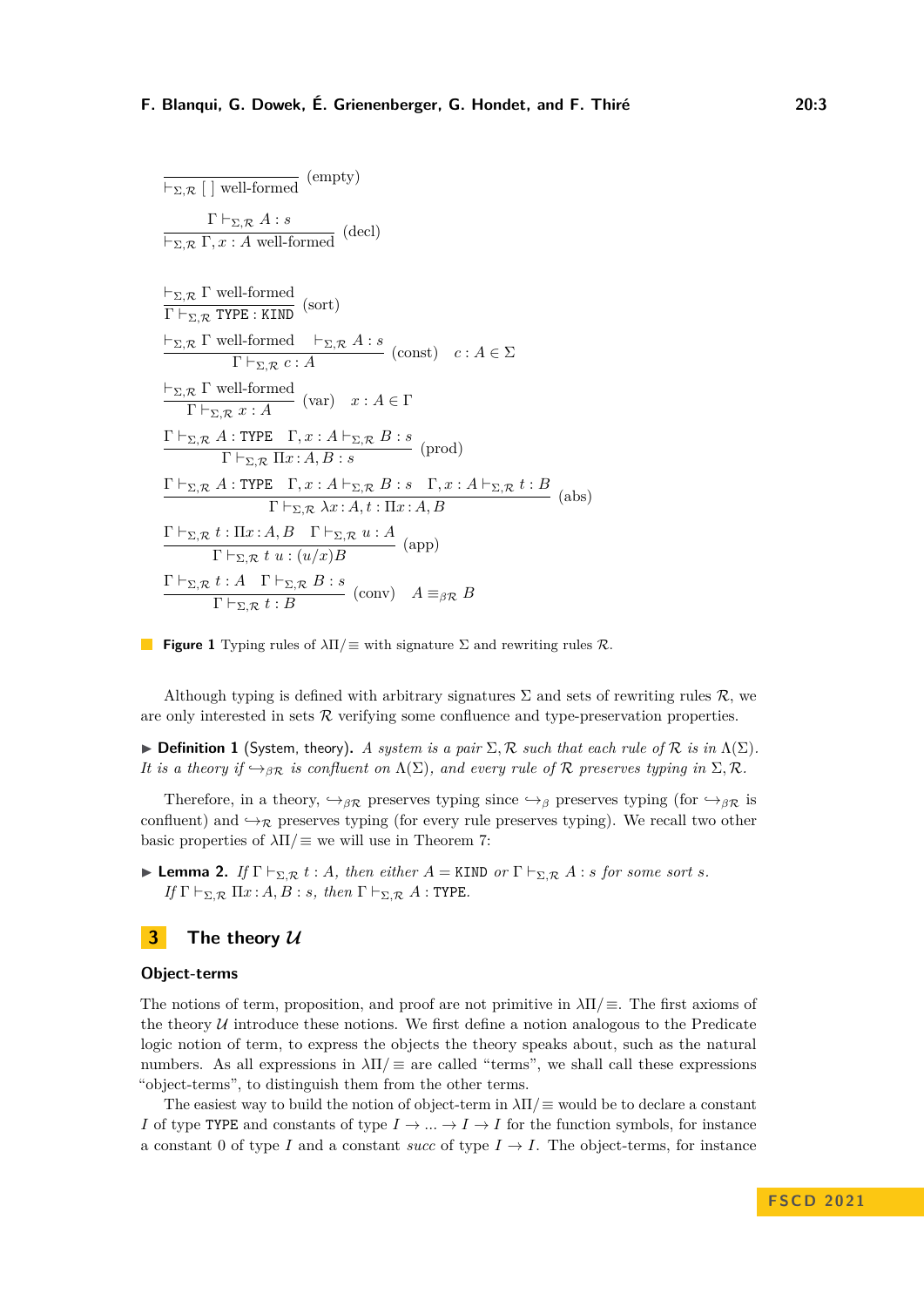(*succ* (*succ* 0)) and (*succ x*), would then just be  $\lambda \Pi / \equiv$  terms of type *I* and, in an object-term, the variables would be  $\lambda \Pi / \equiv$  variables of type *I*. If we wanted to have object-terms of several sorts, like in Many-sorted predicate logic, we could just declare several constants  $I_1$ , *I*2, ..., *I<sup>n</sup>* of type TYPE. But these sorts would be mixed with the other terms of type TYPE, which we will introduce later. Instead, we declare a constant *Set* of type TYPE, a constant *ι* of type *Set*, and a constant *El* to embed the terms of type *Set* into terms of type TYPE

| $Set$ : TYPE                      | $(Set\text{-}\text{decl})$ |
|-----------------------------------|----------------------------|
| $\iota: Set$                      | $(\iota$ -decl)            |
| $El: Set \rightarrow \text{TYPE}$ | $(El-\text{decl})$         |

so that the symbol *I* can be replaced with the term *El ι*. If we want to have object-terms of several sorts, we declare several constants *ι*1, *ι*2, etc. of type *Set*. The types of object-terms then have the form *El A* and are distinguished among the other terms of type TYPE.

Assigning the type  $Set \rightarrow$  TYPE to the constant *El* uses the fact that  $\lambda \Pi / \equiv$  supports dependent types.

## **Propositions**

Just like  $\lambda \Pi / \equiv$  does not contain a primitive notion of object-term, it does not contain a primitive notion of proposition, but tools to define this notion. To do so, in the theory  $U$ , we declare a constant *Prop* of type TYPE

$$
Prop: \text{TYPE} \tag{Prop-decl}
$$

and predicate symbols are then just constants of type  $El \iota \rightarrow \iota \iota \rightarrow Fl \iota \rightarrow Prop.$  Propositions are then  $\lambda \Pi / \equiv$  terms of type *Prop*.

#### **Implication**

In the theory  $U$ , we then declare a constant for implication

$$
\Rightarrow : Prop \to Prop \to Prop \quad \text{(written infix)} \tag{3-decl}
$$

## **Proofs**

Predicate logic defines a language for terms and propositions, but proofs have to be defined in a second step, for instance as derivations in natural deduction, sequent calculus, etc. These derivations, like object-terms and propositions, are trees. Therefore, they can be represented as  $\lambda \Pi / \equiv$  terms.

Using the Brouwer-Heyting-Kolmogorov interpretation, a proof of the proposition  $A \Rightarrow B$ should be a  $\lambda \Pi / \equiv$  term expressing a function mapping proofs of *A* to proofs of *B*. Then, using the Curry-de Bruijn-Howard correspondence, the type of this term should be the proposition  $A \Rightarrow B$  itself. But, this is not possible in the theory U yet, as the proposition  $A \Rightarrow B$  has the type *Prop*, and not the type TYPE. So we introduce an embedding *Prf* of propositions into types, mapping each proposition *A* to the type *Prf A* of its proofs

#### $Prf: Prop \rightarrow \text{TYPE}$  (*Prf*-decl) г

Note that this embedding is not surjective. In particular *Set*, *El ι*, and *Prop* are not types of proofs. So, there are more types than propositions, and propositions and types are not fully identified.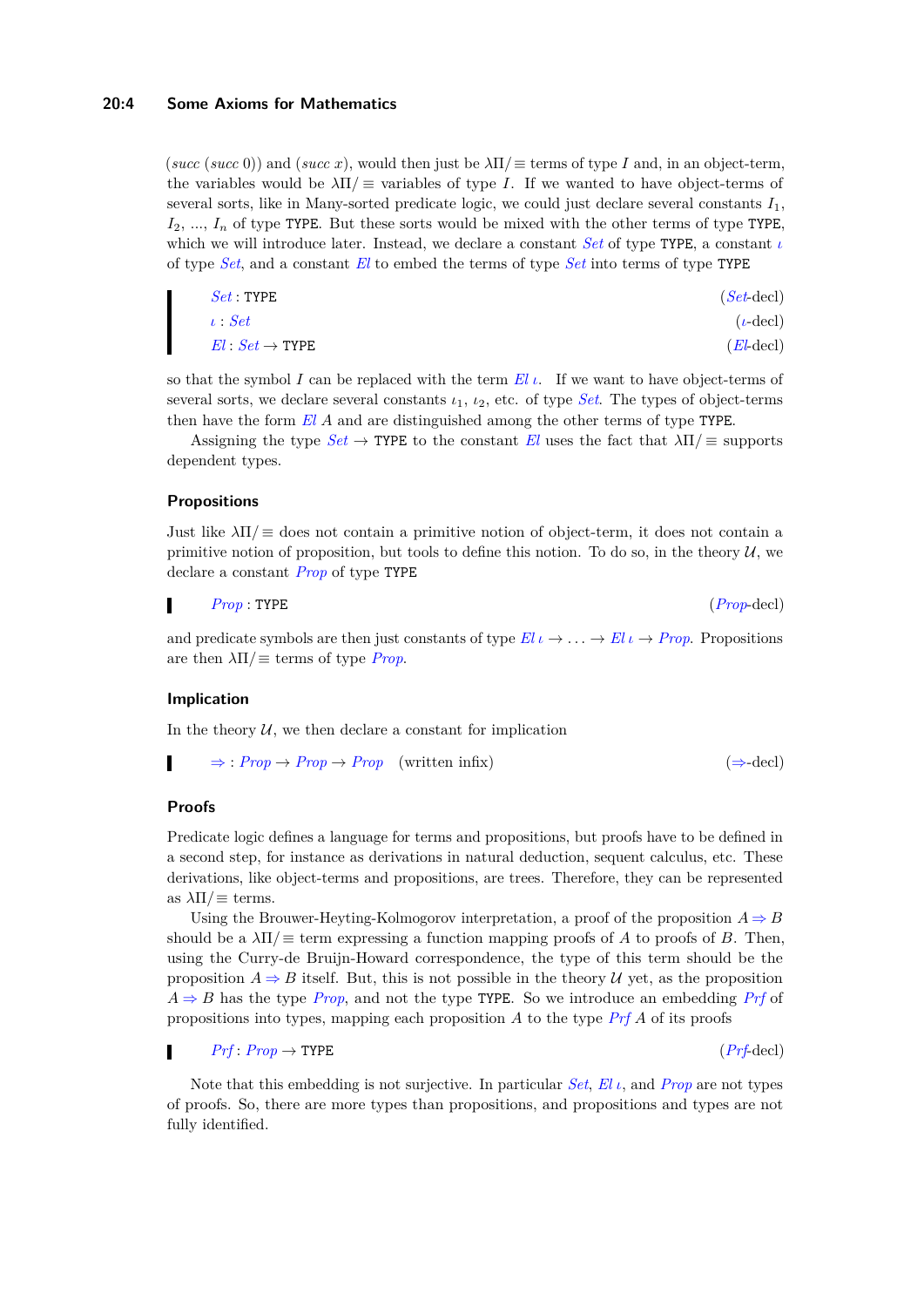According to the Brouwer-Heyting-Kolmogorov interpretation, a proof of  $A \Rightarrow A$  is a *λ*Π*/*≡ term expressing a function mapping proofs of *A* to proofs of *A*. In particular, the identity function  $\lambda x$ : *Prf A*, *x* mapping each proof of *A* to itself is a proof of  $A \Rightarrow A$ . According to the Curry-de Bruijn-Howard correspondence, this term should have the type  $Prf(A \Rightarrow A)$ , but it has the type  $Prf A \rightarrow Prf A$ . So, the types  $Prf (A \Rightarrow A)$  and  $Prf A \rightarrow Prf A$  must be identified. To do so, we use the fact that  $\lambda \Pi / \equiv$  allows the declaration of rewriting rules, so that  $Prf(A \Rightarrow A)$  rewrites to  $Prf(A \rightarrow Prf(A))$ 

$$
Prf(x \Rightarrow y) \iff Prf(x \to Prf(y) \tag{\Rightarrow}\text{red})
$$

In the theory  $U$ , the Brouwer-Heyting-Kolmogorov interpretation of proofs for implication is made explicit: it is the rule  $(\Rightarrow$ -red).

## **Universal quantification**

Unlike implication, the universal quantifier binds a variable. Thus, we express the proposition  $\forall z A$  as the proposition  $\forall (\lambda z : El \iota, A)$  [10, 32, 34, 27], yielding the type  $(El \iota \rightarrow Prop) \rightarrow Prop$ for the constant ∀ itself. But, we want to allow quantification over variables of any type *El B*, for *B* of type *Set*. Thus, we generalize this type to

$$
\forall : \Pi x : Set, (El\ x \to Prop) \to Prop \tag{ \forall-\text{dec}} \tag{ \forall-\text{dec}} \tag{ \forall-\text{dec}} \land \forall \exists x \to Prop \land \forall \exists x \to Prop \land \forall \exists x \to Prop \land \forall \exists x \to Prop \land \forall \exists x \to Prop \land \forall \exists x \to Prop \land \forall \exists x \to Prop \land \forall \exists x \to Prop \land \forall \exists x \to Prop \land \forall \exists x \to Prop \land \forall \exists x \to Prop \land \forall \exists x \to Prop \land \forall \exists x \to Prop \land \forall \exists x \to Prop \land \forall \exists x \to Prop \land \forall \exists x \to Prop \land \forall \exists x \to Prop \land \forall \exists x \to Prop \land \forall \exists x \to Prop \land \forall \exists x \to Prop \land \forall \exists x \to Prop \land \forall \exists x \to Prop \land \forall \exists x \to Prop \land \forall \exists x \to Prop \land \forall \exists x \to Prop \land \forall \exists x \to Prop \land \forall \exists x \to Prop \land \forall \exists x \to Prop \land \forall \exists x \to Prop \land \forall \exists x \to Prop \land \forall \exists x \to Prop \land \forall \exists x \to Prop \land \forall \exists x \to Prop \land \forall \exists x \to Prop \land \forall \exists x \to Prop \land \forall \exists x \to Prop \land \forall \exists x \to Prop \land \forall \exists x \to Prop \land \forall \exists x \to Prop \land \forall \exists x \to Prop \land \exists x \to Top \land \exists x \to Prop \land \forall \exists x \to Prop \land \forall \exists x \to Prop \land \forall \exists x \to Prop \land \forall \exists x \to Prop \land \exists x \to Prop \land \forall \exists x \to Prop \land \exists x \to Prop \land \exists x \to Prop \land \exists x \to Prop \land \forall \exists x \to Prop \land \exists x \to Prop \land \exists x \to Prop \land \exists x \to Prop \land \exists x \to Prop \land \exists x \to Prop \land \forall \exists x \to Prop \land \exists x \to Prop \land \exists x \to Prop \land \exists x \to Prop \land \exists x \to Prop \land \exists x \to Prop \land \exists x \to Prop \land \exists x \to Prop \land \exists x \to Prop \land \exists x \to Prop \land \exists x \to Prop \land \exists x \to Prop \land \exists x \to Prop \land \exists x \to Prop \land \exists x \to Prop \land \exists x \to Comp \land \exists x \to Comp \land \exists x \to Comp \land \exists x \to Comp \land \exists x \to Comp
$$

and we write  $\forall$  *ι* ( $\lambda z$  : *El ι*, *A*) for the proposition  $\forall z$  *A*.

Just like for the implication, we declare a rewriting rule expressing that the type of the proofs of the proposition  $\forall x p$  is the type of functions mapping each z of type El x to a proof of *p z*

$$
Prf\left(\forall x\ p\right)\ \hookrightarrow\ \Pi z: El\ x, Prf\ (p\ z)
$$
\n
$$
\qquad \qquad (\forall\text{-red})
$$

Again, the Brouwer-Heyting-Kolmogorov interpretation of proofs for the universal quantifier is made explicit: it is this rule  $(\forall$ -red).

#### **Other constructive connectives and quantifiers**

We define the other connectives and quantifiers,  $\dot{a}$  *la* Russell, for instance *Prf*  $(x \wedge y)$  as  $\Pi z$ : *Prop*,  $(Prf x \rightarrow Prf y \rightarrow Prf z) \rightarrow Prf z$ . In this definition, we do not use the quantifier  $\forall$  of the theory U (so far, in the theory U, we can quantify over the type El *ι*, but not over the type *Prop*), but the quantifier  $\Pi$  of the logical framework  $\lambda \Pi / \equiv$  itself.

Remark that, *per se*, the quantification on the variable *z* of type *Prop* is predicative, as the term  $\Pi z$ : *Prop,*( $Prf x \rightarrow Prf y \rightarrow Prf z$ )  $\rightarrow Prf z$  has type TYPE and not *Prop*. But, the rule rewriting  $Prf(x \wedge y)$  to  $\Pi z$ :  $Prop$ ,  $(Prf x \rightarrow Prf y \rightarrow Prf z) \rightarrow Prf z$  introduces some impredicativity, as  $x \wedge y$  of type *Prop* is "defined" as the inverse image, for the embedding *Prf*, of the type  $\Pi z$ : *Prop,*(*Prf*  $x \to Prf y \to Prf z$ )  $\to Prf z$ , that contains a quantification on a variable of type *Prop*

| $\top : Prop$                                                       | $(T-dec)$            |
|---------------------------------------------------------------------|----------------------|
| $Prf \top \hookrightarrow \Pi z : Prop, Prf z \rightarrow Prf z$    | $(T-red)$            |
| $\perp$ Prop                                                        | $(\perp$ -decl)      |
| $Prf \perp \rightarrow \Pi z : Prop, Prf z$                         | $(\perp$ -red)       |
| $\neg : Prop \rightarrow Prop$                                      | $(\neg$ -decl)       |
| $Prf(\neg x) \leftrightarrow Prf x \rightarrow \Pi z : Prop, Prf z$ | $(\neg \text{-red})$ |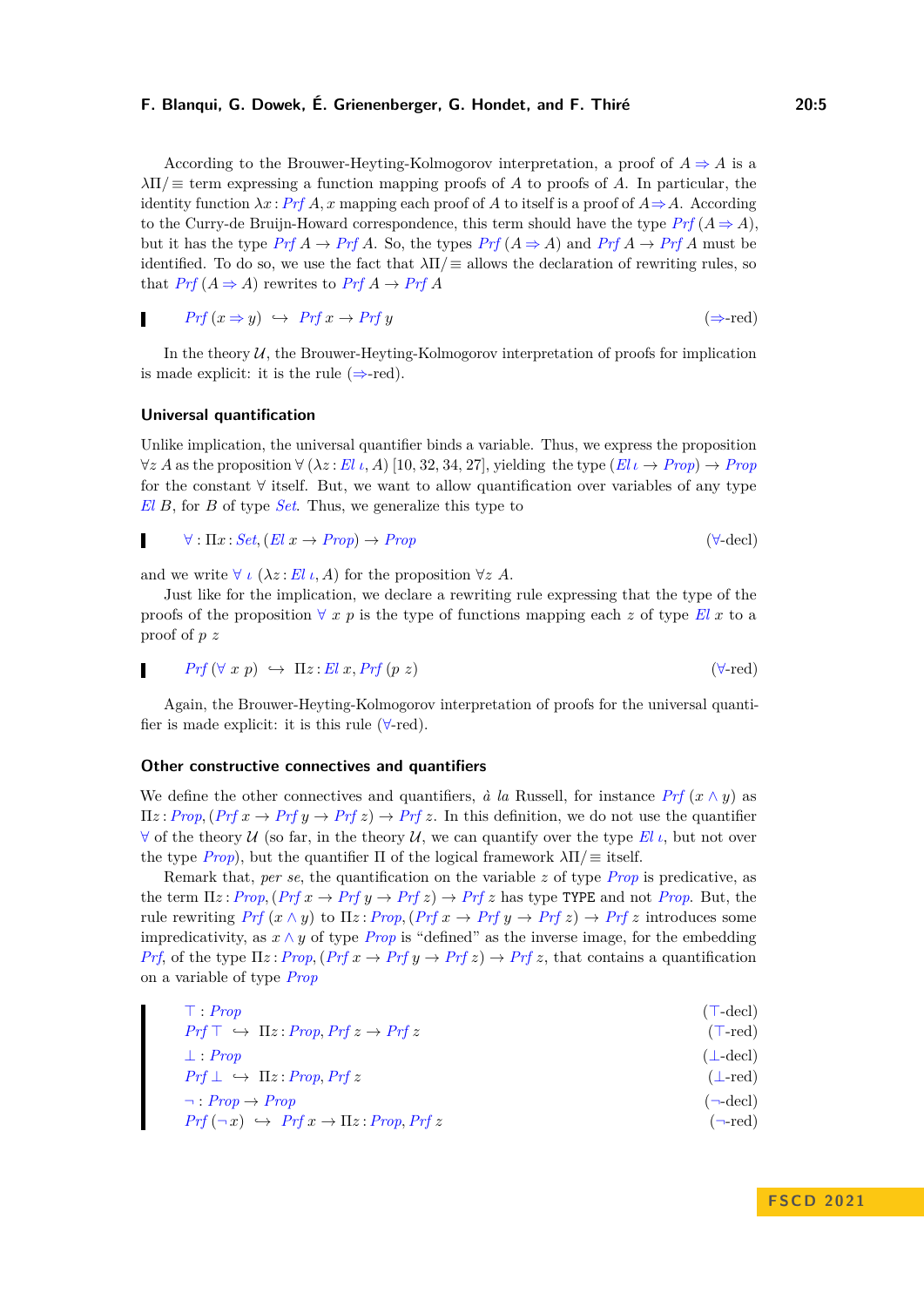## **20:6 Some Axioms for Mathematics**

∧ : *Prop* → *Prop* → *Prop* (written infix) (∧-decl)  $Prf(x \land y) \leftrightarrow \Pi z$ :  $Prop$ *,*( $Prf x \rightarrow Prf y \rightarrow Prf z$ )  $\rightarrow Prf z$  ( $\land$ -red)

∨ : *Prop* → *Prop* → *Prop* (written infix) (∨-decl)

$$
Prf(x \lor y) \leftrightarrow \Pi z : Prop, (Prf x \rightarrow Prf z) \rightarrow (Prf y \rightarrow Prf z) \rightarrow Prf z \qquad (\lor \text{-red})
$$

 $\exists$ :  $\Pi$ *a*: *Set*, (*El*  $a \rightarrow Prop$ )  $\rightarrow Prop$  ( $\exists$ -decl)

$$
Prf(\exists a p) \leftrightarrow \Pi z : Prop, (\Pi x : El a, Prf(p x) \rightarrow Prf z) \rightarrow Prf z \tag{3-red}
$$

## **Infinity**

Now that we have the symbols ⊤ and ⊥, we can express that the type *El ι* is infinite, that is, that there exists a non-surjective injection from this type to itself. We call this non-surjective injection *succ*. To express its injectivity, we introduce its left inverse *pred*. To express its non-surjectivity, we introduce an element 0, that is not in its image *positive* [19]. This choice of notation enables the definition of natural numbers as some elements of type *El ι*

| $(0$ -decl $)$                    | $0:El \iota$                          |
|-----------------------------------|---------------------------------------|
| $(succ\text{-}\text{decl})$       | $succ: El \iota \rightarrow El \iota$ |
| $(pred-\text{decl})$              | $pred: El \iota \rightarrow El \iota$ |
| $(pred$ -red <sub>1</sub> )       | $pred\ 0 \rightarrow 0$               |
| $(pred$ -red <sub>2</sub> )       | $pred (succ x) \rightarrow x$         |
| $(positive$ -decl)                | positive : El $\iota \to Prop$        |
| $(positive \text{-} \text{red}1)$ | positive $0 \leftrightarrow \perp$    |
| $(positive$ red $2)$              | positive (succ x) $\hookrightarrow$ T |

#### **Classical connectives and quantifiers**

The disjunction in constructive logic and in classical logic are governed by different deduction rules, thus they have a different meaning, and they should be expressed with different symbols, for instance ∨ for the constructive disjunction and ∨*<sup>c</sup>* for the classical one, just like, in classical logic, we use two different symbols for the inclusive disjunction and the exclusive one. These constructive and classical disjunctions need not belong to different languages, but they can coexist in the same Ecumenical one [36, 16, 35, 25].

Many Ecumenical logics consider the constructive connectives and quantifiers as primitive and attempt to define the classical ones from them, using the negative translation as a definition. In the theory  $U$ , we have chosen to define the classical connectives and quantifiers as in [1], for instance  $A \vee_{c} B$  as  $(\neg\neg A) \vee (\neg\neg B)$ . Using these definitions, the proposition  $(P \wedge_c Q) \Rightarrow_c P$  is  $(\neg\neg((\neg\neg P) \wedge (\neg\neg Q))) \Rightarrow (\neg\neg P)$ , which is not exactly the negative translation  $\neg\neg((\neg\neg((\neg\neg P) \land (\neg\neg Q))) \Rightarrow (\neg\neg P)$  of  $(P \land Q) \Rightarrow P$ , as the double negation at the root of the proposition is missing. As we already have a distinction between the proposition *A* and the type *Prf A* of its proofs, we can just include this double negation into the constant *Prf*, introducing a classical version *Prf<sup>c</sup>* of this constant

| $Prf_c: Prop \rightarrow \text{TYPE}$                                                                           | $(Prf_c$ -decl                 |
|-----------------------------------------------------------------------------------------------------------------|--------------------------------|
| $Prf_c \hookrightarrow \lambda x : Prop, Prf (\neg \neg x)$                                                     | $(Prf_c$ -red)                 |
| $\Rightarrow_c : Prop \rightarrow Prop \rightarrow Prop$ (written infix)                                        | $(\Rightarrow_c \text{-decl})$ |
| $\Rightarrow_c \leftrightarrow \lambda x$ : Prop, $\lambda y$ : Prop, $(\neg \neg x) \Rightarrow (\neg \neg y)$ | $(\Rightarrow_c$ -red)         |
| $\wedge_c : Prop \rightarrow Prop \rightarrow Prop$ (written infix)                                             | $(\wedge_c \text{-decl})$      |
| $\wedge_c \hookrightarrow \lambda x : Prop, \lambda y : Prop, (\neg \neg x) \wedge (\neg \neg y)$               | $(\wedge_c \text{-red})$       |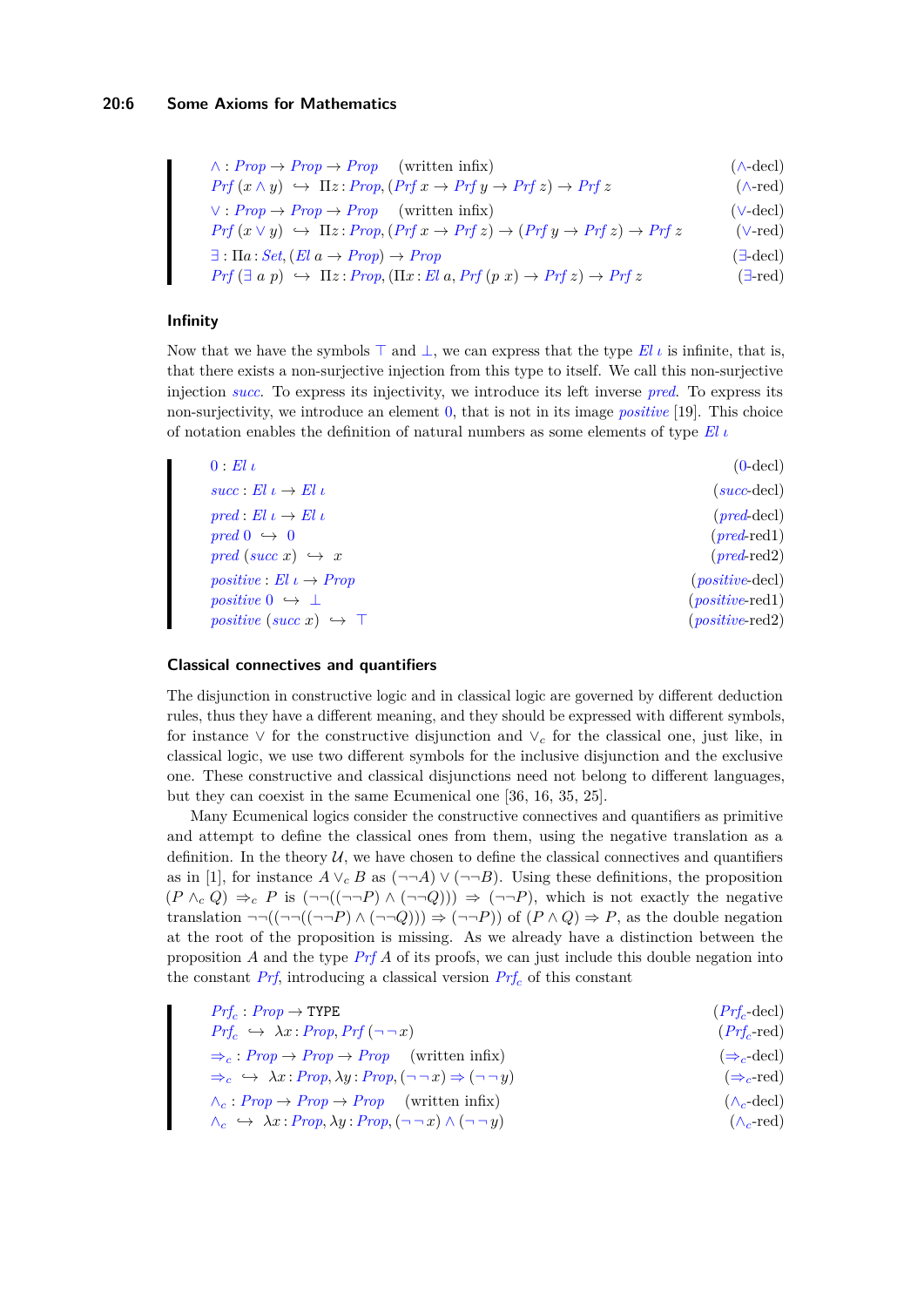∨*<sup>c</sup>* : *Prop* → *Prop* → *Prop* (written infix) (∨*c*-decl)  $\vee_c \leftrightarrow \lambda x : Prop, \lambda y : Prop, (\neg \neg x) \vee (\neg \neg y)$  ( $\vee_c$ -red)  $\forall_c : \Pi a : Set, (El \ a \rightarrow Prop) \rightarrow Prop$  ( $\forall_c$ -decl)  $\forall_c \leftrightarrow \lambda a : Set, \lambda p : (El \ a \rightarrow Prop), \forall \ a \ (\lambda x : El \ a, \neg \neg (p \ x))$  ( $\forall_c$ -red)  $\exists_c : \Pi a : Set, (El \ a \rightarrow Prop) \rightarrow Prop$  ( $\exists_c \text{-decl})$ )  $\Rightarrow$   $\exists a : Set, (El \ a \rightarrow Prop) \rightarrow Prop$ <br>  $\Rightarrow$   $\lambda a : Set, \lambda p : (El \ a \rightarrow Prop), \exists \ a \ (\lambda x : El \ a, \neg \neg (p \ x))$  ( $\exists_c \text{-red}$ )

Note that ⊤*<sup>c</sup>* and ⊥*<sup>c</sup>* are ⊤ and ⊥, by definition. Note also that ¬¬¬*A* is equivalent to  $\neg A$ , so we do not need to duplicate negation either.

#### **Propositions as objects**

So far, we have mainly reconstructed the Predicate logic notions of object-term, proposition, and proof. We can now turn to two notions coming from Simple type theory: propositions as objects and functionality.

Simple type theory can be expressed in Predicate logic and Predicate logic is a restriction of Simple type theory, allowing quantification on variables of type *ι* only. So, once we have reconstructed Predicate logic, we can either define Simple type theory as a theory in Predicate logic or as an extension of Predicate logic. In the theory  $\mathcal{U}$ , we choose the second option, which leads to a simpler expression of Simple type theory, avoiding the stacking of two encodings. Simple type theory is thus expressed by adding two axioms on top of Predicate logic: one for propositions as objects and one for functionality.

Let us start with propositions as objects. So far, the term  $\iota$  is the only closed term of type *Set*. So, we can only quantify over the variables of type *El ι*. In particular, we cannot quantify over propositions. To do so, we just need to declare a constant *o* of type *Set* and a rule identifying *El o* and *Prop*

$$
o: Set
$$
  
  $El o \hookrightarrow Prop$  (o-decl)

Note that just like there are no terms of type  $\iota$ , but terms, such as 0, which have type *El ι*, there are no terms of type *o*, but terms, such as ⊤, that have type *El o*, that is *Prop*.

Applying the constant  $\forall$  to the constant *o*, we obtain a term of type (*El*  $o \rightarrow Prop$ )  $\rightarrow$ *Prop*, that is  $(Prop \rightarrow Prop) \rightarrow Prop$ , and we can express the proposition  $\forall p \ (p \Rightarrow p)$  as  $\forall o \ (\lambda p : Prop, p \Rightarrow p)$ . The type  $Prf (\forall o \ (\lambda p : Prop, p \Rightarrow p))$  of the proofs of this proposition rewrites to  $\Pi p$ : *Prop*, *Prf*  $p \rightarrow Prf p$ . So, the term  $\lambda p$ : *Prop*,  $\lambda x$ : *Prf*  $p$ ,  $x$  is a proof of this proposition.

#### **Functionality**

Besides  $\iota$  and  $o$ , we introduce more types in the theory, for functions and sets. To do so, we declare a constant  $\rightsquigarrow$  and a rewriting rule

$$
\begin{aligned}\n\rightsquigarrow : Set &\rightarrow Set \quad \text{(written infix)}\\
El (x \rightsquigarrow y) &\hookrightarrow El x \rightarrow El y\n\end{aligned} \tag{*(\rightarrow-decl)}\n\tag{*(\rightarrow-decl)}\n\tag{*(\rightarrow-red)}\n\tag{*(\rightarrow-red)}\n\tag{*(\rightarrow-red)}\n\tag{*(\rightarrow-red)}\n\tag{*(\rightarrow-red)}\n\tag{*(\rightarrow-red)}\n\tag{*(\rightarrow-red)}\n\tag{*(\rightarrow-red)}\n\tag{*(\rightarrow-red)}\n\tag{*(\rightarrow-red)}\n\tag{*(\rightarrow-red)}\n\tag{*(\rightarrow-red)}\n\tag{*(\rightarrow-red)}\n\tag{*(\rightarrow-red)}\n\tag{*(\rightarrow-red)}\n\tag{*(\rightarrow-red)}\n\tag{*(\rightarrow-red)}\n\tag{*(\rightarrow-red)}\n\tag{*(\rightarrow-red)}\n\tag{*(\rightarrow-red)}\n\tag{*(\rightarrow-red)}\n\tag{*(\rightarrow-red)}\n\tag{*(\rightarrow-red)}\n\tag{*(\rightarrow-red)}\n\tag{*(\rightarrow-red)}\n\tag{*(\rightarrow-red)}\n\tag{*(\rightarrow-red)}\n\tag{*(\rightarrow-red)}\n\tag{*(\rightarrow-red)}\n\tag{*(\rightarrow-red)}\n\tag{*(\rightarrow-red)}\n\tag{*(\rightarrow-red)}\n\tag{*(\rightarrow-red)}\n\tag{*(\rightarrow-red)}\n\tag{*(\rightarrow-red)}\n\tag{*(\rightarrow-red)}\n\tag{*(\rightarrow-red)}\n\tag{*(\rightarrow-red)}\n\tag{*(\rightarrow-red)}\n\tag{*(\rightarrow-red)}\n\tag{*(\rightarrow-red)}\n\tag{*(\rightarrow-red)}\n\tag{*(\rightarrow-red)}\n\tag{*(\rightarrow-red)}\n\tag{*(\rightarrow-red)}\n\tag{*(\rightarrow-red)}\n\tag{*(\rightarrow-red)}\n\tag{*(\rightarrow-red)}\n\tag{*(\rightarrow-red)}\n\tag{*(\rightarrow-red)}\n\tag{*(\rightarrow-red)}\n\tag{*(\rightarrow-red)}\n\tag{*(\rightarrow-red)}\n\tag{*(\rightarrow-red)}\n\tag{*(\rightarrow-red)}\n\tag{*(\rightarrow-red)}\n\tag{*(\rightarrow-red)}\n\tag{*(\rightarrow-red)}\n\tag{*(\rightarrow-red)}\n\tag{*(\rightarrow-red)}\n\tag{*(\rightarrow-red)}\n\tag{*(\rightarrow-red)}
$$

For instance, these rules enable the construction of the  $\lambda \Pi / \equiv$  term  $\iota \leadsto \iota$  of type *Set* that expresses the simple type  $\iota \to \iota$ . The  $\lambda \Pi / \equiv \text{term } El$  ( $\iota \leadsto \iota$ ) of type TYPE rewrites to *El*  $\iota \to El$  *ι*. The simply typed term  $\lambda x : \iota, x$  of type  $\iota \to \iota$  is then expressed as the term  $\lambda x: E_l \iota, x$  of type  $E_l \iota \to E_l \iota$  that is  $E_l \iota \rightsquigarrow \iota$ ).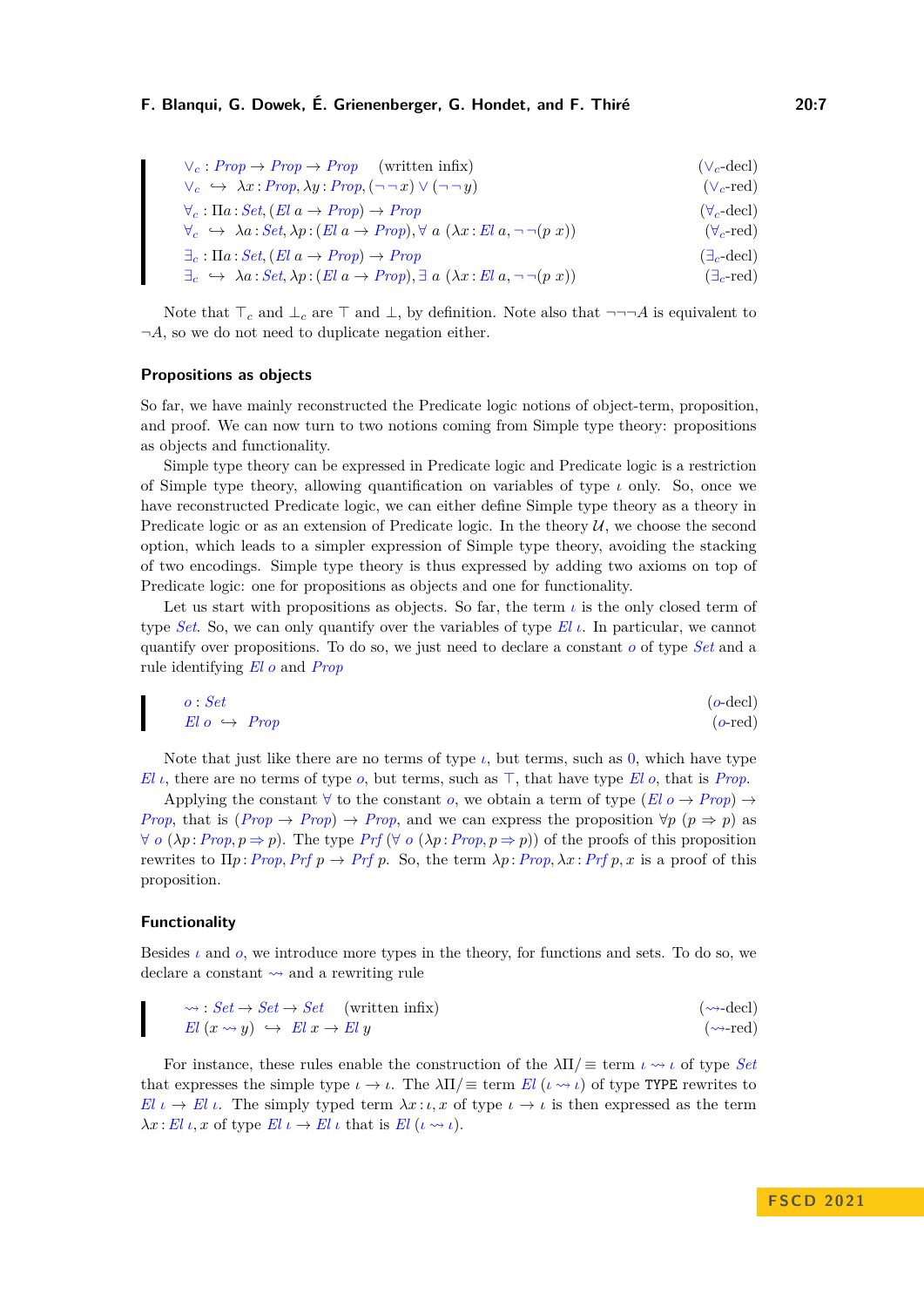### **20:8 Some Axioms for Mathematics**

### **Dependent function types**

The axiom  $(\sim)$  enables us to give simple types to the object-terms expressing functions. We can also give them dependent types, with the dependent versions of this axiom

$$
\sim_d: \Pi x: Set, (El x \to Set) \to Set \quad \text{(written infix)} \tag{(\sim_d-decl)} \\
 El (x \sim_d y) \hookrightarrow \Pi z: El x, El (y z) \tag{(\sim_d-decl)} \\
 (\sim_d \text{-red})
$$

Note that, if we apply the constant  $\leadsto_d$  to a term t and a term  $\lambda z$ : El t, u, where the variable *z* does not occur in *u*, then *El*  $(t \leadsto_d \lambda z : E l t, u)$  rewrites to  $E l t \rightarrow E l u$ , just like *El* ( $t \sim u$ ). Thus, the constant  $\sim_d$  is useful only if we can build a term  $\lambda z : E l t, u$  where the variable *z* occurs in *u*. With the symbols we have introduced so far, this is not possible. Just like we have a constant *ι* of type *Set*, we could add a constant *array* of type  $E_l \iota \to Set$ such that *array n* is the type of arrays of length *n*. We could then construct the term  $(\iota \leadsto_{d} \lambda x : El \iota, \text{array } x)$  of type *Set* and the type *El*  $(\iota \leadsto_{d} \lambda x : El \iota, \text{array } x)$  that rewrites to Π*x* :*El ι,El* (*array x*), would be the type of functions mapping a natural number *n* to an array of length *n*. So, this symbol  $\rightsquigarrow_d$  becomes useful, only if we add such a constant *array*, object-level dependent types, or the symbols  $\pi$  or  $psub$  below.

#### **Dependent implication**

In the same way, we can add a dependent implication, where, in the proposition  $A \Rightarrow B$ , the proof of *A* may occur in *B*

$$
\Rightarrow_{d} : \Pi x : Prop, (Prf x \to Prop) \to Prop \quad \text{(written infix)} \quad (\Rightarrow_{d} \text{-decl})
$$
\n
$$
Prf (x \Rightarrow_{d} y) \leftrightarrow \Pi z : Prf x, Prf (y z) \quad (\Rightarrow_{d} \text{-red})
$$

#### **Proofs in object-terms**

To construct an object-term, we sometimes want to apply a function symbol to other objectterms and also to proofs. For instance, we may want to apply the Euclidean division *div* to two numbers *t* and *u* and to a proof that *u* is positive. To be able to so, we introduce another constant  $\pi$  and the corresponding rewriting rule

$$
\pi: \Pi x: Prop, (Prf x \to Set) \to Set
$$
\n
$$
El (\pi x y) \hookrightarrow \Pi z: Prf x, El (y z) \qquad (\pi-\text{ded})
$$
\n
$$
\pi: \pi y \to \pi x \to \text{Id}
$$

This way, we can give, to the constant *div*, the type

*El*  $(\iota \rightsquigarrow \iota \rightsquigarrow_d \lambda y$  : *El*  $\iota, \pi$  (*positive y*)  $(\lambda z \cdot Prf$  (*positive y*),*ι*))

If we also have a constant *eq<sub><i>i*</sub> of type *El* ( $\iota \rightsquigarrow \iota \rightsquigarrow o$ ), we can then express the proposition

positive 
$$
y \Rightarrow_d \lambda p
$$
: Prf (positive y), eq. (div x y p) (div x y p)

usually written  $y > 0 \Rightarrow x/y = x/y$ . The proposition  $x/y = x/y$  is well-formed, but it contains an implicit free variable  $p$ , for a proof of  $y > 0$ . This variable is bound by the implication, that needs therefore to be a dependent implication.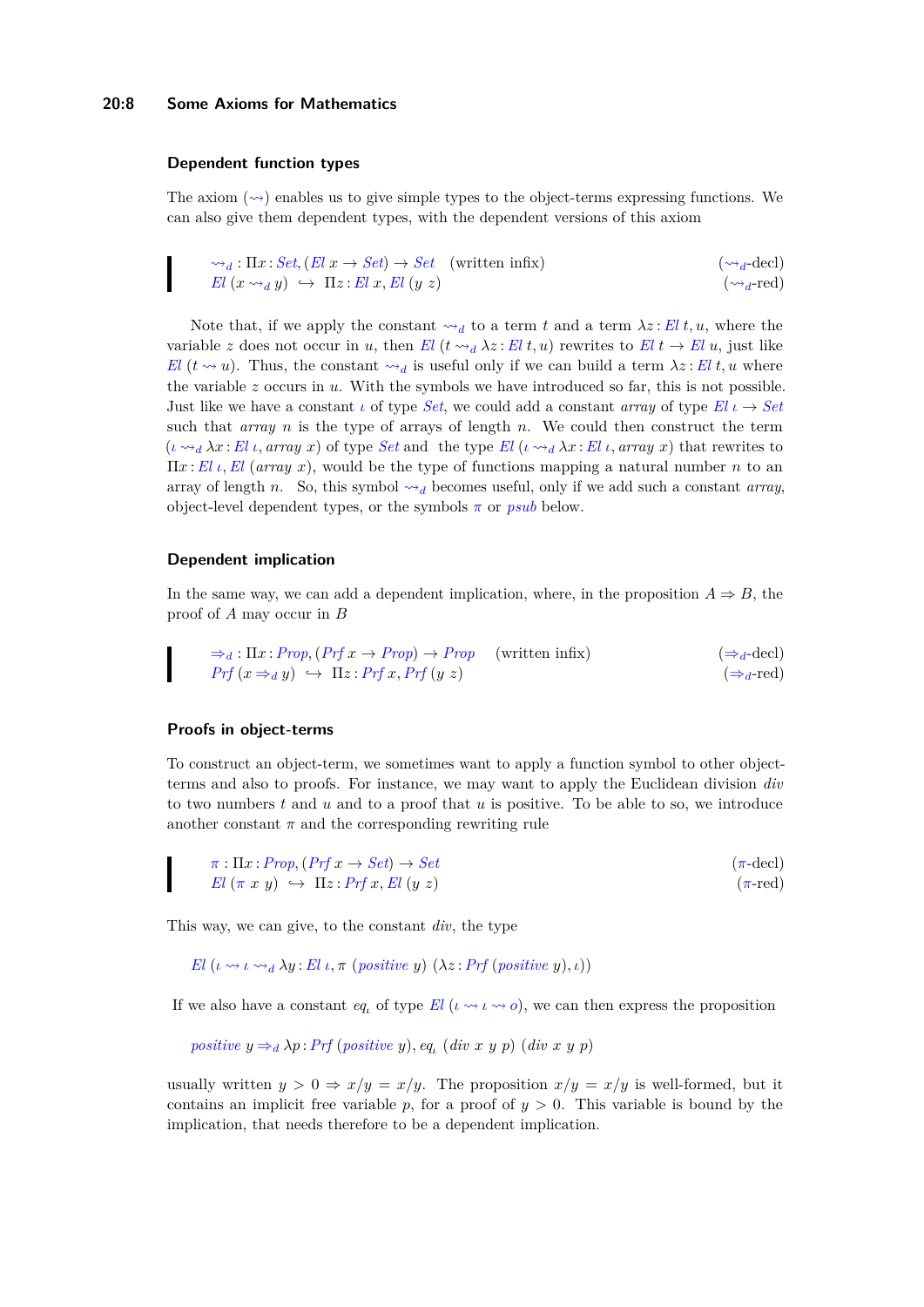#### **Proof irrelevance**

If  $p$  and  $q$  are two non convertible proofs of the proposition *positive* 2, the terms *div* 7 2  $p$ and *div* 7 2 *q* are not convertible. As a consequence, even if we had a reflexivity axiom for the aforementioned equality *eq<sup>ι</sup>* , the proposition

*eqι* (*div* 7 2 *p*) (*div* 7 2 *q*)

would not be provable.

To make these terms convertible, we embed the theory into an extended one, that contains another constant

 $div^{\dagger}$  : *El*  $(\iota \leadsto \iota \leadsto \iota)$ 

and a rule

 $div x y p \leftrightarrow div^{\dagger} x y$ 

and we define convertibility in this extended theory. This way, the terms *div* 7 2 *p* and *div* 7 2 *q* are convertible, as they both reduce to  $div^{\dagger}$  7 2.

Note that, in the extended theory, the constant  $div^{\dagger}$  enables the construction of the erroneous term *div*† 1 0. But the extended theory is only used to define the convertibility in the restricted one and this term is not a term of the restricted theory. It is not even the reduct of a term of the form *div* 1 0 *r* [20, 9].

#### **Dependent pairs and predicate subtyping**

Instead of declaring a constant *div* that takes three arguments: a number *t*, a number *u*, and a proof *p* that *u* is positive, we can declare a constant that takes two arguments: a number *t* and a pair *pair ι positive u p* formed with a number *u* and a proof *p* that *u* is positive.

The type of the pair  $pair \text{ } i$  *positive*  $u \text{ } p$  is written  $psub \text{ } i$  *positive*, or informally  $\{x : i \}$ *positive*  $x$ }. It can be called "the type of positive numbers". It is a subtype of the type of natural numbers defined with the predicate *positive*. Therefore, the symbol *psub* introduces predicate subtyping. We thus declare a constant *psub* and a constant *pair*

$$
psub : \Pi t : Set, (El \ t \to Prop) \to Set \qquad (psub-decl)
$$
  

$$
pair : \Pi t : Set, \Pi p : El \ t \to Prop, \Pi m : El \ t, Prf (p \ m) \to El \ (psub \ t \ p) \qquad (pair-decl)
$$

This way, instead of giving the type *El*  $(\iota \leadsto \iota \leadsto_d \lambda y : Prf$  (*positive y*),  $\iota$ ) to the constant *div*, we can give it the type  $El (\iota \leadsto \textit{psub} \iota \textit{positive} \leadsto \iota).$ 

To avoid introducing a new positive number *pair ι positive* 3 *p* with each proof *p* that 3 is positive, we make this symbol *pair* proof irrelevant [20, 9] by introducing a symbol *pair*† and a rewriting rule that discards the proof

$$
pair^{\dagger} : \Pi t : Set, \Pi p : El \ t \to Prop, El \ t \to El \ (psub \ t \ p) \tag{pair} \t + pair \ t \ p \ m \ h \ \hookrightarrow pair^{\dagger} \ t \ p \ m \tag{pair-red}
$$

This declaration and this rewriting rule are not part of the theory  $\mathcal U$  but of the theory  $\mathcal U^{\dagger}$ used to define the conversion on the terms of  $U$ .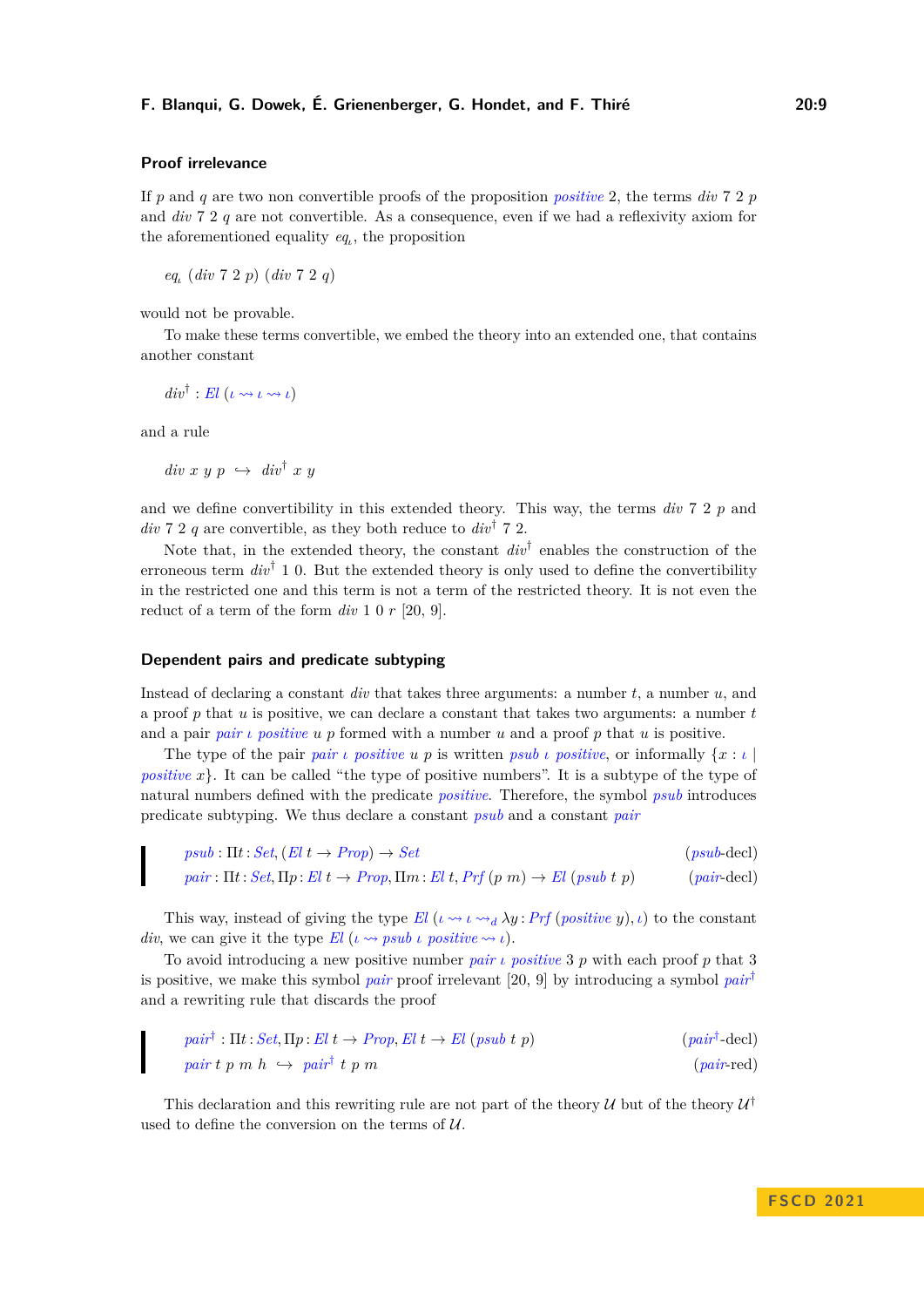#### **20:10 Some Axioms for Mathematics**

Finally, we declare the projections *fst* and *snd* together with an associated rewriting rule

$$
fst: \Pi t: Set, \Pi p: El \ t \to Prop, El \ (psub \ t \ p) \to El \ t \tag{fst-decl}
$$
\n
$$
fst \ t \ p \ (pair† \ t' \ p' \ m) \ \hookrightarrow \ m \tag{fst-decl}
$$
\n
$$
snd: \Pi t: Set, \Pi p: El \ t \to Prop, \Pi m: El \ (psub \ t \ p), Prf \ (p \ (fst \ t \ p \ m)) \tag{snd-decl}
$$

#### **Prenex predicative type quantification in types**

Using the symbols of the theory  $U$  introduced so far, the symbol for equality of elements of type *ι* is *eq<sub>i</sub>* of type  $El(\iota \rightsquigarrow \iota \rightsquigarrow o)$ . This equality symbol is not polymorphic. Indeed, it cannot be used to express the equality of, for example, functions of type  $\iota \leadsto \iota$ . This motivates the introduction of object-level polymorphism [24, 37]. However extending Simple type theory with object-level polymorphism makes it inconsistent [30, 11], and similarly it makes the theory  $U$  inconsistent. So, object-level polymorphism in  $U$  is restricted to prenex polymorphism. To do so, we introduce a new constant *Scheme* of type TYPE, a constant *Els* to embed the terms of type *Scheme* into terms of type TYPE, a constant ↑ to embed the terms of type *Set* into terms of type *Scheme* and a rule connecting these embeddings

| $Scheme: \text{TYPE}$                    | $(Scheme-dec)$             |
|------------------------------------------|----------------------------|
| $Els: Scheme \rightarrow \text{TYPE}$    | $(Els\text{-}\text{decl})$ |
| $\uparrow : Set \rightarrow Scheme$      | $(\uparrow$ -decl)         |
| $Els$ $(\uparrow x) \leftrightarrow Elx$ | $(\uparrow$ -red)          |

We then introduce a quantifier for the variables of type *Set* in the terms of type *Scheme* and the associated rewriting rule

$$
V : (Set \to Scheme) \to Scheme
$$
  
\n
$$
Els (V p) \hookrightarrow \Pi x : Set, Els (p x)
$$
  
\n
$$
(V-\text{ded})
$$
  
\n
$$
(V-\text{ded})
$$
  
\n
$$
(V-\text{ded})
$$

This way, we can give the polymorphic type  $Els \left(V \left(\lambda A : Set, \uparrow (A \rightsquigarrow A \rightsquigarrow o)\right)\right)$  to the equality *eq*. In the same way, the type of the identity function is *Els* ( $\nabla (\lambda A : Set, \uparrow (A \rightsquigarrow A)))$ . It rewrites to  $\Pi A: Set, El A \rightarrow El A$ . Therefore, it is inhabited by the term  $\lambda A: Set, \lambda x: El A, x$ .

#### **Prenex predicative type quantification in propositions**

When we express the reflexivity of the polymorphic equality, we need also to quantify over a type variable, but now in a proposition. To be able to do so, we introduce another quantifier and its associated rewriting rule

$$
\mathcal{V}: (Set \to Prop) \to Prop
$$
  
\n
$$
Prf(\mathcal{V} p) \hookrightarrow \Pi x: Set, Prf(p \ x)
$$
  
\n
$$
(V-\text{ded})
$$
  
\n
$$
(V-\text{ded})
$$

This way, the reflexivity of equality can be expressed as  $(\mathcal{V}(\lambda A : Set \forall A (\lambda x : El A, eq A x x))).$ 

### The theory  $U$ : bringing everything together

The theory  $U$  is formed with the 38 axioms with a black bar at the beginning of the line: (*Set*), (*El*), (*ι*), (*Prop*), (*Prf*), (⇒), (∀), (⊤), (⊥), (¬), (∧), (∨), (∃), (*Prf<sup>c</sup>* ), (⇒*c*), (∧*c*), (∨*c*), (∀*c*), (∃*c*), (*o*), (⇝), (⇝*d*), (⇒*d*), (*π*), (0), (*succ*), (*pred*), (*positive*), (*psub*), (*pair*), (*pair*† ),  $(fst)$ ,  $(snd)$ ,  $(Scheme)$ ,  $(Els)$ ,  $(\uparrow)$ ,  $(\vee)$ ,  $(\uparrow)$ . Note that, strictly speaking, the declaration (*pair*<sup>†</sup>-decl) and the rule (*pair*-red) are not part of the theory U, but of its extension  $U^{\dagger}$  used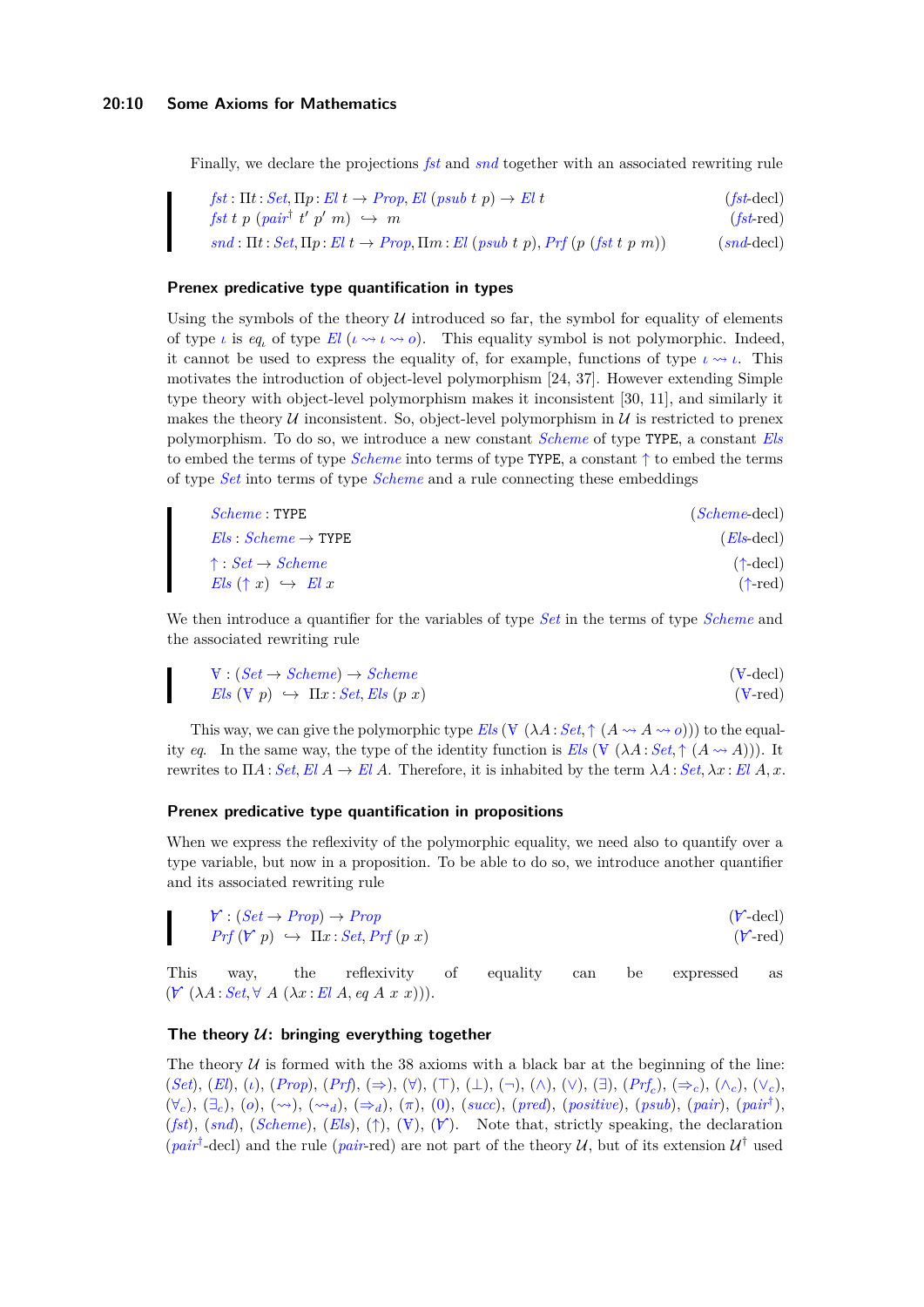to define the conversion on the terms of  $\mathcal U$ . Among these axioms, 12 only have a constant declaration, 24 have a constant declaration and one rewriting rule, and 2 have a constant declaration and two rewriting rules. So  $\Sigma_{\mathcal{U}}$  contains 38 declarations and  $\mathcal{R}_{\mathcal{U}}$  28 rules.

This large number of axioms is explained by the fact that *λ*Π*/*≡ is a weaker framework than Predicate logic. The 19 first axioms are needed just to construct notions that are primitive in Predicate logic: terms, propositions, with their 13 constructive and classical connectives and quantifiers, and proofs. So the theory  $U$  is just 19 axioms on top of the definition of Predicate logic.

It is also explained by the fact that axioms are more atomic than in Predicate logic, for instance 4 axioms: (0), (*succ*), (*pred*), and (*positive*) are needed to express "the" axiom of infinity, 5 (*psub*), (*pair*), (*pair*† ), (*fst*), and (*snd*) to express predicate subtyping, and 5 (*Scheme*), (*Els*), (†), (V), and ( $\mathcal{V}$ ) to express prenex polymorphism. The 5 remaining axioms express propositions as objects (*o*), various forms of functionality ( $\rightsquigarrow$ ), ( $\rightsquigarrow$ *d*), and ( $\pi$ ), and dependent implication  $(\Rightarrow_d)$ .

## **4 Sub-theories**

Not all proofs require all these axioms. Many proofs can be expressed in sub-theories built by bringing together some of the axioms of  $U$ , but not all.

Given subsets  $\Sigma_{\mathcal{S}}$  of  $\Sigma_{\mathcal{U}}$  and  $\mathcal{R}_{\mathcal{S}}$  of  $\mathcal{R}_{\mathcal{U}}$ , we would like to be sure that a proof in  $\mathcal{U}$ , using only constants in  $\Sigma_{\mathcal{S}}$ , is a proof in  $\Sigma_{\mathcal{S}}$ ,  $\mathcal{R}_{\mathcal{S}}$ . Such a result is trivial in Predicate logic: for instance, a proof in ZFC which does not use the axiom of choice is a proof in ZF, but it is less straightforward in  $\lambda \Pi/\equiv$ , because  $\Sigma_S$ ,  $\mathcal{R}_S$  might not be a theory. So we should not consider any pair  $\Sigma_{\mathcal{S}}, \mathcal{R}_{\mathcal{S}}$ . For instance, as *Set* occurs in the type of *El*, if we want *El* in  $\Sigma_{\mathcal{S}}$ , we must take *Set* as well. In the same way, as *positive* (*succ x*) rewrites to ⊤, if we want (*positive*) and (*succ*) in  $\Sigma$ <sub>S</sub>, we must include  $\top$  in  $\Sigma$ <sub>S</sub> and the rule rewriting *positive* (*succ x*) to  $\top$  in  $\mathcal{R}_{\mathcal{S}}$ .

This leads to a definition of a notion of sub-theory and to prove that, if  $\Sigma_1, \mathcal{R}_1$  is a subtheory of a theory  $\Sigma_0$ ,  $\mathcal{R}_0$ ,  $\Gamma$ , *t* and *A* are in  $\Lambda(\Sigma_1)$ , and  $\Gamma \vdash_{\Sigma_0,\mathcal{R}_0} t : A$ , then  $\Gamma \vdash_{\Sigma_1,\mathcal{R}_1} t : A$ .

This property implies that, if  $\pi$  is a proof of *A* in U and both *A* and  $\pi$  are in  $\Lambda(\Sigma_1)$ , then  $\pi$  is a proof of *A* in  $\Sigma_1$ ,  $\mathcal{R}_1$ , but it does not imply that if *A* is in  $\Lambda(\Sigma_1)$  and *A* has a proof in U, then it has a proof in  $\Sigma_1, \mathcal{R}_1$ .

## **4.1 Fragments**

**► Definition 3** (Fragment). A signature  $\Sigma_1$  is included in a signature  $\Sigma_0$ ,  $\Sigma_1 \subseteq \Sigma_0$ , if each *declaration*  $c: A$  *of*  $\Sigma_1$  *is a declaration of*  $\Sigma_0$ *.* 

*A system*  $\Sigma_1$ ,  $\mathcal{R}_1$  *is a fragment of a system*  $\Sigma_0$ ,  $\mathcal{R}_0$ *, if the following conditions are satisfied:* 

$$
\quad \blacksquare \quad \Sigma_1 \subseteq \Sigma_0 \ \text{and} \ \mathcal{R}_1 \subseteq \mathcal{R}_0;
$$

 $\blacksquare$  *for all*  $(c : A) \in \Sigma_1$ *, const* $(A) \subseteq |\Sigma_1|$ *;* 

 $f$  *for all*  $\ell \hookrightarrow r \in \mathcal{R}_0$ *, if const*( $\ell$ )  $\subseteq$   $|\Sigma_1|$ *, then const*( $r$ )  $\subseteq$   $|\Sigma_1|$  *and*  $\ell \hookrightarrow r \in \mathcal{R}_1$ *.* 

We write  $\vdash_i$  for  $\vdash_{\Sigma_i,\mathcal{R}_i}, \hookrightarrow_i$  for  $\hookrightarrow_{\beta\mathcal{R}_i}$ , and  $\equiv_i$  for  $\equiv_{\beta\mathcal{R}_i}$ .

▶ **Lemma 4** (Preservation of reduction). *If*  $\Sigma_1$ ,  $\mathcal{R}_1$  *is a fragment of*  $\Sigma_0$ ,  $\mathcal{R}_0$ ,  $t \in \Lambda(\Sigma_1)$  *and*  $t \hookrightarrow_0 u$ *, then*  $t \hookrightarrow_1 u$  *and*  $u \in \Lambda(\Sigma_1)$ *.* 

**Proof.** By induction on the position where the rule is applied. We only detail the case of a top reduction, the other cases easily following by induction hypothesis.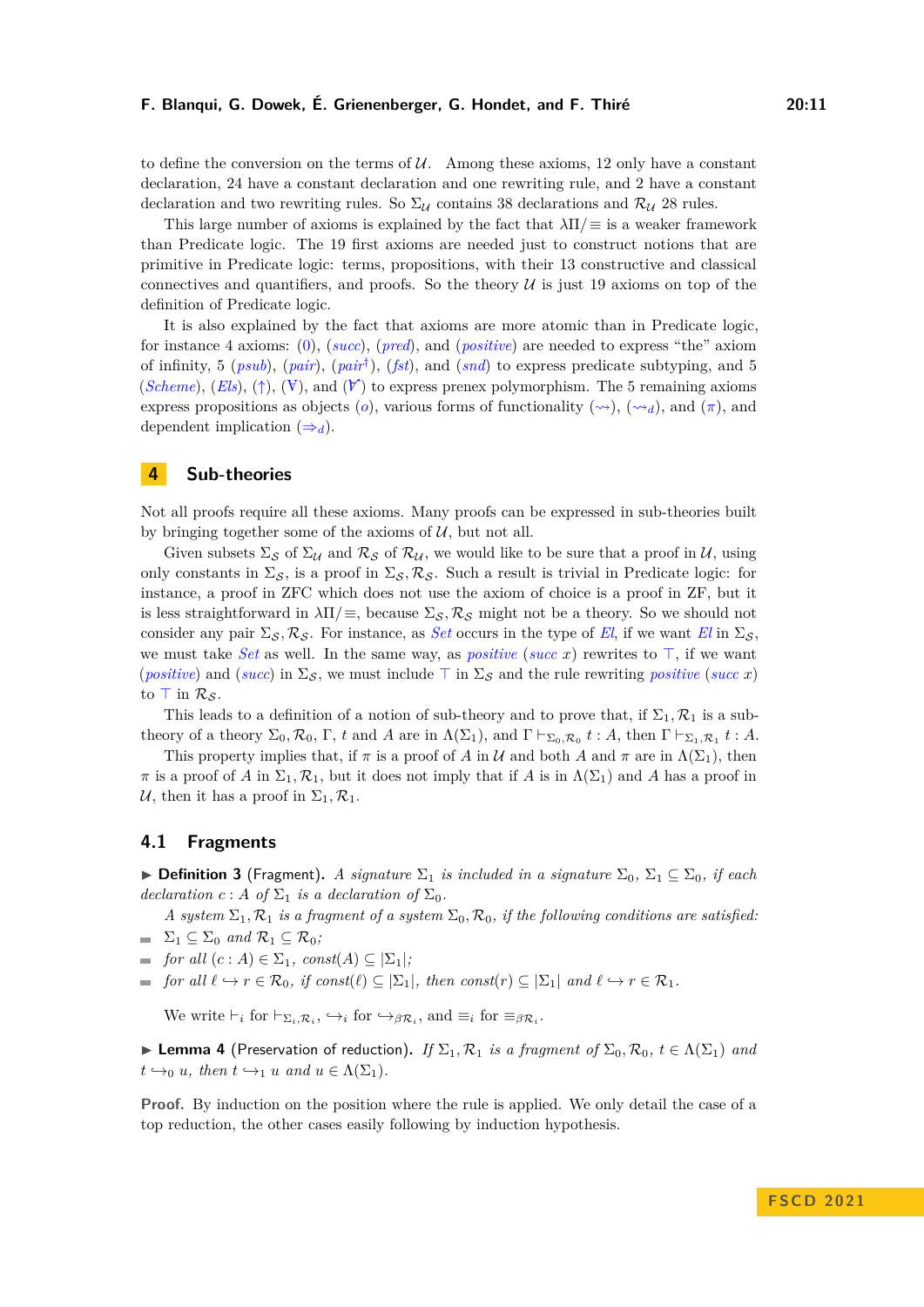#### **20:12 Some Axioms for Mathematics**

So, let  $\ell \hookrightarrow r$  be the rule used to rewrite *t* in *u* and  $\theta$  such that  $t = \theta \ell$  and  $u = \theta r$ . As  $t \in \Lambda(\Sigma_1)$ , we have  $\ell \in \Lambda(\Sigma_1)$  and, for all *x* free in  $\ell, \theta x \in \Lambda(\Sigma_1)$ . Thus, as  $\Sigma_1, \mathcal{R}_1$  is a fragment of  $\Sigma_0$ ,  $\mathcal{R}_0$ ,  $r \in \Lambda(\Sigma_1)$  and  $\ell \hookrightarrow r \in \mathcal{R}_1$ . Therefore  $t \hookrightarrow_1 u$  and  $u = \theta r \in \Lambda(\Sigma_1)$ .

▶ **Lemma 5** (Preservation of confluence)**.** *Every fragment of a confluent system is confluent.*

**Proof.** Let  $\Sigma_1$ ,  $\mathcal{R}_1$  be a fragment of a confluent system  $\Sigma_0$ ,  $\mathcal{R}_0$ . We prove that  $\hookrightarrow_1$  is confluent on  $\Lambda(\Sigma_1)$ . Assume that  $t, u, v \in \Lambda(\Sigma_1)$ ,  $t \hookrightarrow_1^* u$  and  $t \hookrightarrow_1^* v$ . Since  $|\Sigma_1| \subseteq |\Sigma_0|$ , we have  $t, u, v \in \Lambda(\Sigma_0)$ . Since  $\mathcal{R}_1 \subseteq \mathcal{R}_0$ , we have  $t \hookrightarrow_0^* u$  and  $t \hookrightarrow_0^* v$ . By confluence of  $\hookrightarrow_0$  on  $\Lambda(\Sigma_0)$ , there exists a *w* in  $\Lambda(\Sigma_0)$  such that  $u \hookrightarrow_0^* w$  and  $v \hookrightarrow_0^* w$ . Since  $u, v \in \Lambda(\Sigma_1)$ , by Lemma 4,  $w \in \Lambda(\Sigma_1)$ ,  $u \hookrightarrow_1^* w$  and  $v \hookrightarrow_1^*$  $\frac{1}{1} w$ .

 $\triangleright$  **Definition 6** (Sub-theory). A system  $\Sigma_1$ ,  $\mathcal{R}_1$  is a sub-theory of a theory  $\Sigma_0$ ,  $\mathcal{R}_0$ , if  $\Sigma_1$ ,  $\mathcal{R}_1$ *is a fragment of*  $\Sigma_0$ ,  $\mathcal{R}_0$  *and it is a theory. As we already know that*  $\mathcal{R}_1$  *is confluent, this amounts to say that each rule of*  $\mathcal{R}_1$  *preserves typing in*  $\Sigma_1, \mathcal{R}_1$ *.* 

## **4.2 The fragment theorem**

 $\triangleright$  **Theorem 7.** Let  $\Sigma_0$ ,  $\mathcal{R}_0$  *be a confluent system and*  $\Sigma_1$ ,  $\mathcal{R}_1$  *be a fragment of*  $\Sigma_0$ ,  $\mathcal{R}_0$  *that preserves typing. If the judgement*  $\Gamma \vdash_0 t : D$  *is derivable,*  $\Gamma \in \Lambda(\Sigma_1)$  *and*  $t \in \Lambda(\Sigma_1)$ *, then there exists*  $D' \in \Lambda(\Sigma_1)$  *such that*  $D \hookrightarrow_0^* D'$  *and the judgement*  $\Gamma \vdash_1 t : D'$  *is derivable.* 

**Proof.** By induction on the derivation. The important cases are (abs), (app), and (conv). The other cases are a simple application of the induction hypothesis.

 $\blacksquare$  If the last rule of the derivation is

$$
\frac{\Gamma \vdash_0 A : \text{TYPE} \quad \Gamma, x : A \vdash_0 B : s \quad \Gamma, x : A \vdash_0 t : B}{\Gamma \vdash_0 \lambda x : A, t : \Pi x : A, B}
$$
 (abs)

as Γ, *A*, and *t* are in  $\Lambda(\Sigma_1)$ , by induction hypothesis, there exists *A'* in  $\Lambda(\Sigma_1)$  such that TYPE  $\hookrightarrow_0^* A'$  and  $\Gamma \vdash_1 A : A'$  is derivable, and there exists  $B'$  in  $\Lambda(\Sigma_1)$  such that  $B \hookrightarrow_0^* B'$  and  $\Gamma, x : A \vdash_1 t : B'$  is derivable. As TYPE is a sort,  $A' =$  TYPE. Therefore,  $\Gamma \vdash_1 A$ : TYPE is derivable.

As *B* is typable and every subterm of a typable term is typable, KIND does not occur in *B*. As  $B \hookrightarrow_0^* B'$  and no rule contains KIND, KIND does not occur in  $B'$  as well. Hence,  $B' \neq$  KIND. By Lemma 2, as  $\Gamma, x : A \vdash_1 t : B'$  is derivable and  $B' \neq$  KIND, there exists a sort *s'* such that  $\Gamma, x : A \vdash_1 B' : s'$  is derivable.

Thus, by the rule (abs),  $\Gamma \vdash_1 \lambda x : A, t : \Pi x : A, B'$  is derivable. So there is  $D' = \Pi x : A, B'$ in  $\Lambda(\Sigma_1)$  such that  $\Pi x:A, B \hookrightarrow_0^* D'$  and  $\Gamma \vdash_1 \lambda x:A, t:D'$  is derivable.

 $\blacksquare$  If the last rule of the derivation is

$$
\frac{\Gamma \vdash_0 t : \Pi x : A, B \quad \Gamma \vdash_0 u : A}{\Gamma \vdash_0 t \ u : (u/x)B} \text{ (app)}
$$

as Γ, *t*, and *u* are in  $\Lambda(\Sigma_1)$ , by induction hypothesis, there exist *C* and  $A_2$  in  $\Lambda(\Sigma_1)$ , such that  $\Pi x : A, B \hookrightarrow_0^* C, \Gamma \vdash_1 t : C$  is derivable,  $A \hookrightarrow_0^* A_2$ , and  $\Gamma \vdash_1 u : A_2$  is derivable. As  $\Pi x: A, B \hookrightarrow_0^* C$  and rewriting rules are of the form  $(c \ l_1 \ldots l_n \hookrightarrow r)$ , there exist  $A_1$  and *B*<sub>1</sub> in  $\Lambda(\Sigma_1)$  such that  $C = \Pi x : A_1, B_1, A \hookrightarrow_0^* A_1$ , and  $B \hookrightarrow_0^* B_1$ . By confluence of  $\hookrightarrow_0$ , there exists *A'* such that  $A_1 \hookrightarrow_0^* A'$  and  $A_2 \hookrightarrow_0^* A'$ . By Lemma 4, as  $A_1 \in \Lambda(\Sigma_1)$  and  $A_1 \hookrightarrow_0^* A'$ , we have  $A' \in \Lambda(\Sigma_1)$  and  $A_1 \hookrightarrow_1^* A'$ . In a similar way, as  $A_2 \in \Lambda(\Sigma_1)$  and  $A_2 \hookrightarrow_0^* A'$ , we have  $A_2 \hookrightarrow_1^* A'$ . By Lemma 2, as  $\Gamma \vdash_1 t : \Pi x : A_1, B_1$  is derivable and  $\Pi x$ :  $A_1, B_1 \neq$  KIND, there exists a sort *s* such that  $\Gamma \vdash_1 \Pi x$ :  $A_1, B_1$ : *s* is derivable. Thus, by Lemma 2,  $\Gamma \vdash_1 A_1$ : TYPE is derivable.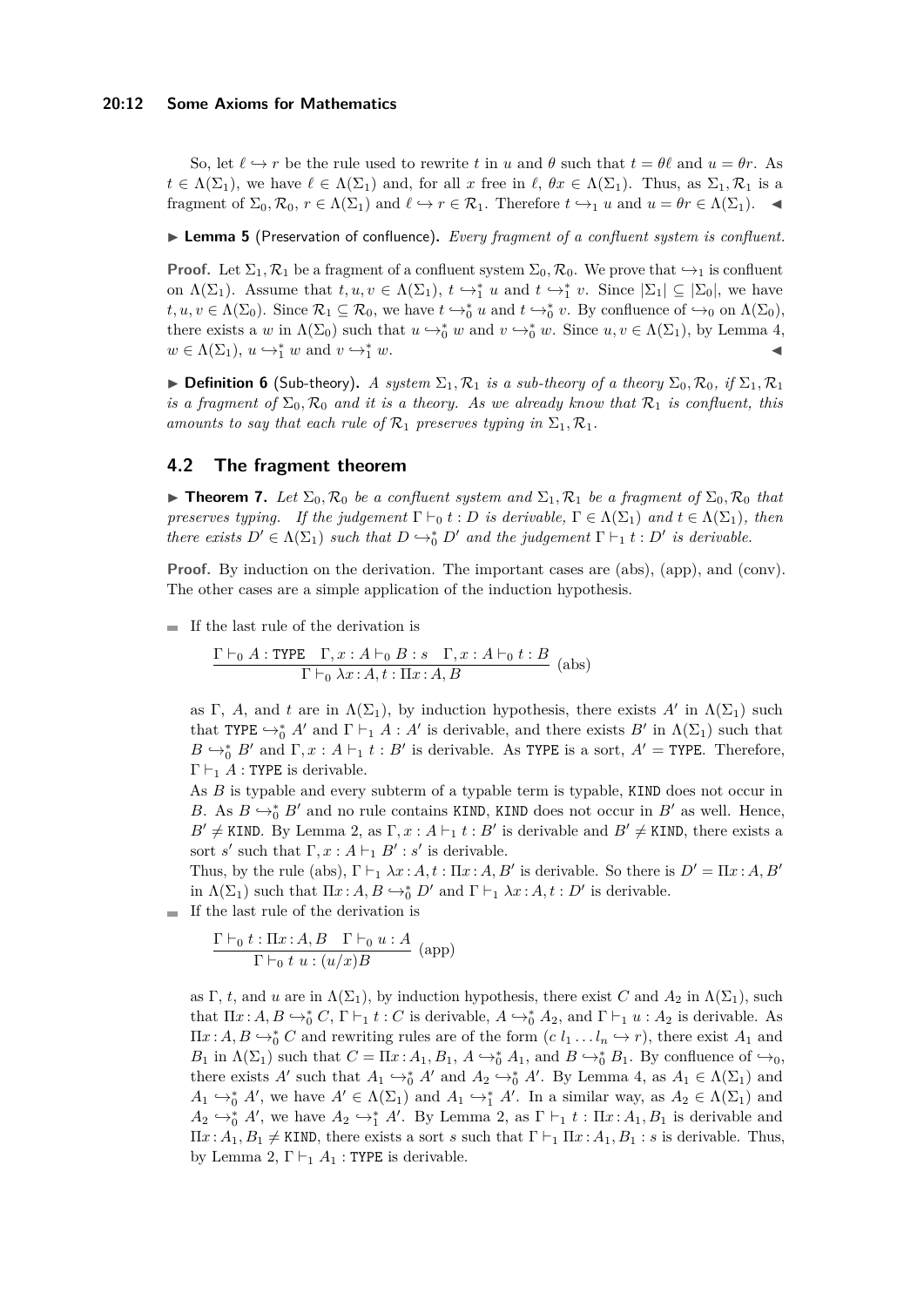As  $\Gamma \vdash_1 \Pi x : A_1, B_1 : s, \Pi x : A_1, B_1 \hookrightarrow_1^* \Pi x : A', B_1$ , and  $\Sigma_1, \mathcal{R}_1$  preserves typing,  $\Gamma \vdash_1$  $\Pi x : A', B_1 : s$  is derivable. In a similar way, as  $\Gamma \vdash_1 A_1 :$  TYPE is derivable, and  $A_1 \hookrightarrow_1^* A'$ ,  $\Gamma \vdash_1 A'$ : TYPE is derivable. Therefore, by the rule (conv),  $\Gamma \vdash_1 t : \Pi x : A', B_1$ and  $\Gamma \vdash_1 u : A'$  are derivable. Therefore, by the rule (app),  $\Gamma \vdash_1 t u : (u/x)B_1$  is derivable. So there exists  $D' = (u/x)B_1$  in  $\Lambda(\Sigma_1)$ , such that  $(u/x)B \hookrightarrow_0^* D'$  and  $\Gamma \vdash_1 t u : D'$  is derivable.

If the last rule of the derivation is

$$
\frac{\Gamma \vdash_0 t : A \quad \Gamma \vdash_0 B : s}{\Gamma \vdash_0 t : B} \text{ (conv)} \quad A \equiv_{\beta \mathcal{R}_0} B
$$

as  $\Gamma$  and *t* are in  $\Lambda(\Sigma_1)$ , by induction hypothesis, there exists  $A'$  in  $\Lambda(\Sigma_1)$  such that  $A \hookrightarrow_0^* A'$  and  $\Gamma \vdash_1 t : A'$  is derivable. By confluence of  $\hookrightarrow_0$ , there exists *C* such that  $A' \hookrightarrow_0^* C$  and  $B \hookrightarrow_0^* C$ . As  $A' \in \Lambda(\Sigma_1)$  and  $A' \hookrightarrow_0^* C$  we have, by Lemma 4,  $C \in \Lambda(\Sigma_1)$ and  $A' \hookrightarrow_{1}^{*} C$ .

As *B* is typable and every subterm of a typable term is typable, KIND does not occur in *B*. As  $B \hookrightarrow_0^* C$  and no rule contains KIND, KIND does not occur in  $C$  as well. Thus  $C \neq$  KIND. As  $A' \hookrightarrow_0^* C$ ,  $A' \neq$  KIND. By Lemma 2, as  $\Gamma \vdash_1 t : A'$  and  $A' \neq$  KIND, there exists a sort *s*<sup>*s*</sup> such that  $\Gamma \vdash_1 A' : s'$  is derivable. Thus, as  $A' \hookrightarrow_1^* C$ , and  $\Sigma_1, \mathcal{R}_1$  preserves typing,  $\Gamma \vdash_1 C : s'$  is derivable. a As  $\Gamma \vdash_1 t : A'$  and  $\Gamma \vdash_1 C : s'$  are derivable and  $A' \hookrightarrow_1 C$ , by the rule (conv),  $\Gamma \vdash_1 t : C$  is derivable. Thus there exists  $D' = C$  in  $\Lambda(\Sigma_1)$  such that  $\Gamma \vdash_1 t : D'$  is derivable and  $B \hookrightarrow_0^* D'$ . ◀

▶ **Corollary 8.** Let  $\Sigma_0$ ,  $\mathcal{R}_0$  be a confluent system,  $\Sigma_1$ ,  $\mathcal{R}_1$  be a fragment of  $\Sigma_0$ ,  $\mathcal{R}_0$  that *preserves typing. If*  $\Gamma \vdash_0 t : D$ ,  $\Gamma \in \Lambda(\Sigma_1)$ ,  $t \in \Lambda(\Sigma_1)$ , and  $D \in \Lambda(\Sigma_1)$ , then  $\Gamma \vdash_1 t : D$ .

*In particular, if*  $\Sigma_0$ ,  $\mathcal{R}_0$  *is a theory,*  $\Sigma_1$ ,  $\mathcal{R}_1$  *be a sub-theory of*  $\Sigma_0$ ,  $\mathcal{R}_0$ ,  $\Gamma \vdash_0 t : D$ ,  $\Gamma \in \Lambda(\Sigma_1)$ ,  $t \in \Lambda(\Sigma_1)$ , and  $D \in \Lambda(\Sigma_1)$ , then  $\Gamma \vdash_1 t : D$ .

**Proof.** There is a  $D' \in \Lambda(\Sigma_1)$  such that  $D \hookrightarrow_0^* D'$  and  $\Gamma \vdash_1 t : D'$ . As  $D \in \Lambda(\Sigma_1)$  and *D*  $\hookrightarrow_0^*$  *D'*. By Lemma 4 we have *D*  $\hookrightarrow_1^*$  *D'*, and we conclude with the rule (conv). ◄

**• Theorem 9** (Sub-theories of U). Every fragment  $\Sigma_1, \mathcal{R}_1$  of U (including U itself) is a *theory, that is, is confluent and preserves typing.*

**Proof.** The relation  $\rightarrow_{\beta} \mathcal{R}_{\mathcal{U}}$  is confluent on  $\Lambda(\Sigma_{\mathcal{U}})$  since it is an orthogonal combinatory reduction system [31]. Hence, after the fragment theorem, it is sufficient to prove that every rule of  $\mathcal{R}_U$  preserves typing in any fragment  $\Sigma_1, \mathcal{R}_1$  containing the symbols of the rule.

To this end, we will use the criterion described in [8, Theorem 19] which consists in computing the equations that must be satisfied for a rule left-hand side to be typable, which are system-independent, and then check that the right-hand side has the same type modulo these equations in the desired system: for all rules  $l \rightarrow r \in \Lambda(\Sigma_1)$ , sets of equations  $\mathcal E$  and terms *T*, if the inferred type of *l* is *T*, the typability constraints of *l* are  $\mathcal{E}$ , and *r* has type type *T* in the system  $\Lambda(\Sigma_1)$  whose conversion relation  $\equiv_{\beta \mathcal{RE}}$  has been enriched with  $\mathcal{E}$ , then  $l \hookrightarrow r$  preserves typing in  $\Lambda(\Sigma_1)$ .

This criterion can easily be checked for all the rules but (*pred*-red2) and (*fst*-red) because, except in those two cases, the left-hand side and the right-hand side have the same type.

In (*pred*-red2), *pred* (*succ*  $x$ )  $\hookrightarrow$   $x$ , the left-hand side has type El *ι* if the equation  $type(x) = El$  *ι* is satisfied. Modulo this equation, the right-hand side has type  $El$  *ι* in any fragment containing the symbols of the rule.

In (*fst*-red), *fst t p* (*pair*<sup>†</sup> *t' p' m*)  $\hookrightarrow$  *m*, the left-hand side has type *El t* if  $type(t) = Set$ ,  $type(p) = El t \rightarrow Prop, El (psub t' p') = El (psub t p), type(t') = Set, type(p') = El t' \rightarrow$ *Prop*, and  $type(m) = El t'$ . But, in U, there is no rule of the form *El* (*psub t p*)  $\rightarrow$  *r*. Hence,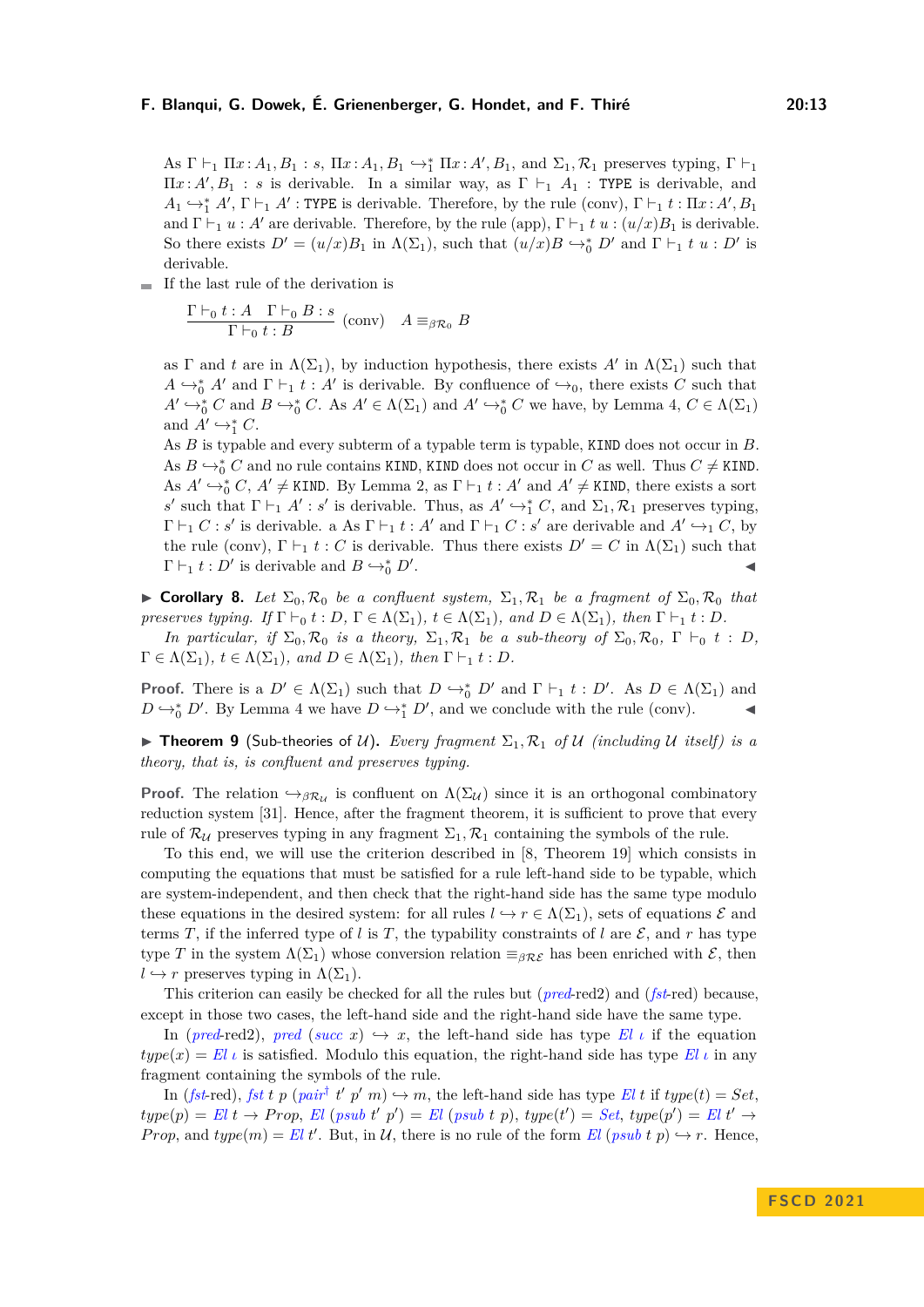#### **20:14 Some Axioms for Mathematics**



**Figure 2 The wind rose.** In black: Minimal, Constructive, and Ecumenical predicate logic. In orange: Minimal, Constructive, and Ecumenical simple type theory. In green: Simple type theory with prenex polymorphism. In blue: Simple type theory with predicate subtyping. In cyan: Simple type theory with predicate subtyping and prenex polymorphism. In pink: the Calculus of constructions with a constant  $\iota$ , without and with prenex polymorphism.

by confluence, the equation  $El (psub t' p') = El (psub t p)$  is equivalent to the equations  $t' = t$ and  $p' = p$ . Therefore, the right-hand side is of type El *t* in every fragment of U containing the symbols of the rule.

## **5 Examples of sub-theories of the theory U**

We finally identify 13 sub-theories of the theory  $U$ , that correspond to known theories. For each of these sub-theories  $\Sigma_{\mathcal{S}}, \mathcal{R}_{\mathcal{S}},$  according to the Corollary 8, if  $\Gamma$ , *t*, and *A* are in  $\Lambda(\Sigma_{\mathcal{S}})$ , and  $\Gamma \vdash_{\Sigma_{\mathcal{U}},\mathcal{R}_{\mathcal{U}}} t : A$ , then  $\Gamma \vdash_{\mathcal{R}_{\mathcal{S}},\Sigma_{\mathcal{S}}} t : A$ .

**Minimal predicate logic.** The 7 axioms (*Set*), (*El*), (*i*), (*Prop*), (*Prf*), ( $\Rightarrow$ ), and ( $\forall$ ) define Minimal predicate logic. This theory can be proven equivalent to more common formulations of Minimal predicate logic. As Minimal predicate logic is itself a logical framework, it must be complemented with more axioms, such as the axioms of geometry, arithmetic, etc.

**Constructive predicate logic.** The 13 axioms  $(Set)$ ,  $(El)$ ,  $(\iota)$ ,  $(Prop)$ ,  $(Prf)$ ,  $(\Rightarrow)$ ,  $(\forall)$ ,  $(\top)$ ,  $(\perp), (\neg), (\wedge), (\vee),$  and  $(\exists)$  define Constructive predicate logic. This theory can be proven equivalent to more common formulations of Constructive predicate logic [15, 3].

**Ecumenical predicate logic.** The 19 axioms  $(Set)$ ,  $(El)$ ,  $(L)$ ,  $(Prop)$ ,  $(Prf)$ ,  $(\Rightarrow)$ ,  $(\forall)$ ,  $(\top)$ ,  $(\perp), (\neg), (\wedge), (\vee), (\exists), (Prf_c), (\Rightarrow_c), (\wedge_c), (\vee_c), \forall_c)$ , and  $(\exists_c)$  define Ecumenical predicate logic. This theory can be proven equivalent to more common formulations of Ecumenical predicate logic [26]. Note that classical predicate logic is not a sub-theory of the theory  $\mathcal{U}$ , because the classical connectives and quantifiers depend on the constructive ones. Yet, it is known that if a proposition contains only classical connectives and quantifiers, it is provable in Ecumenical predicate logic if and only if it is provable in classical predicate logic.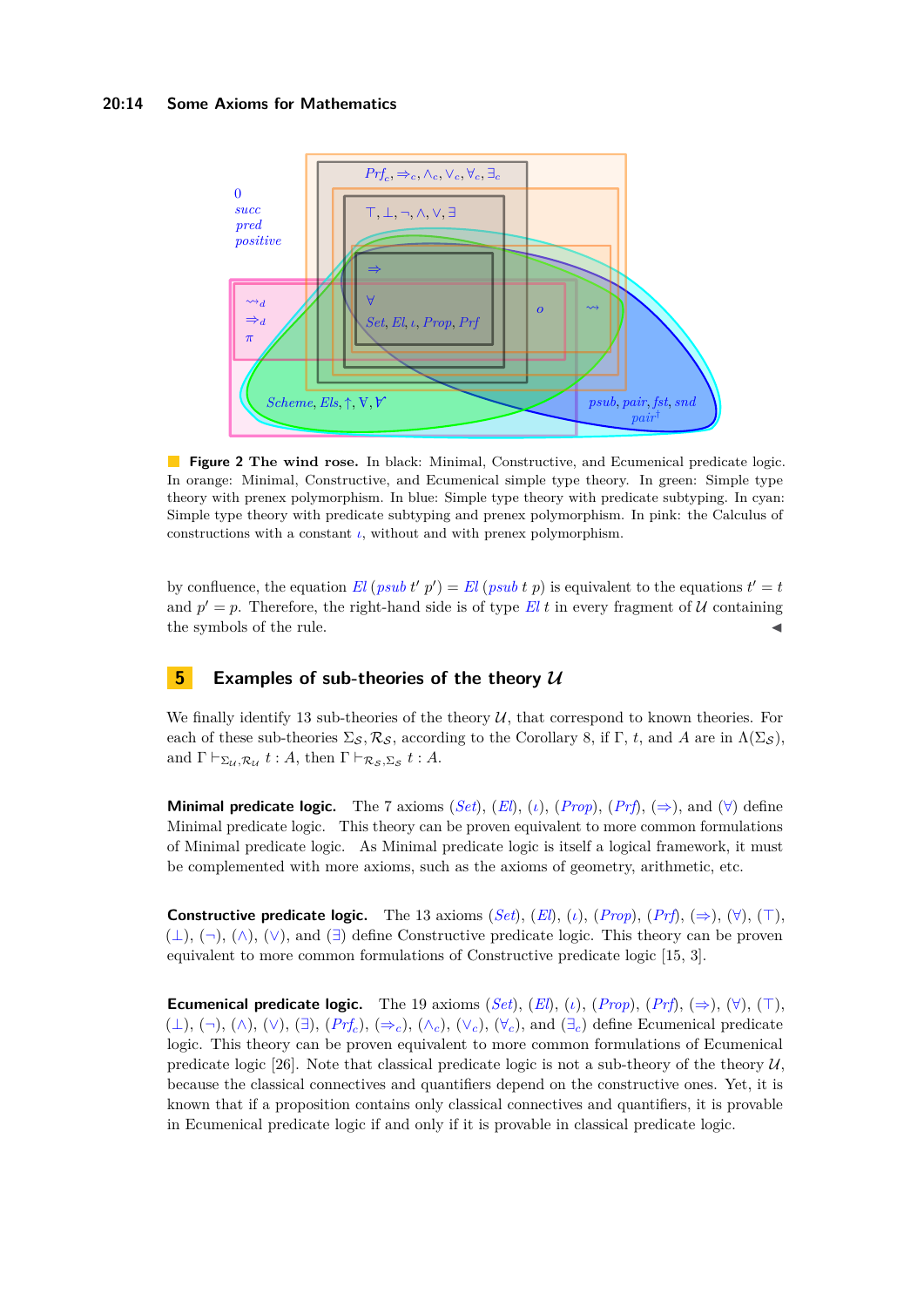**Minimal simple type theory.** The 9 axioms  $(Set)$ ,  $(\iota)$ ,  $(El)$ ,  $(Prop)$ ,  $(Prf)$ ,  $(\Rightarrow)$ ,  $(\forall)$ ,  $(o)$ , and  $(\leadsto)$  define Minimal simple type theory. And this theory can be proven equivalent to more common formulations of Minimal simple type theory [2, 3]. We could save the declaration (*Prop*-decl) and the rule (*o*-red) by replacing everywhere *Prop* with *El o*[3]. However, by removing (*Prop*-decl) and (*o*-red), this theory does not construct Simple type theory as an extension of Minimal predicate logic.

**Constructive simple type theory.** The 15 axioms  $(Set)$ ,  $(El)$ ,  $(L)$ ,  $(Prop)$ ,  $(Prf)$ ,  $(\Rightarrow)$ ,  $(\forall)$ ,  $(T), (\perp), (\neg), (\wedge), (\vee), (\exists), (\circ)$  and  $(\leadsto)$  define Constructive simple type theory.

**Ecumenical simple type theory.** The 21 axioms  $(Set)$ ,  $(El)$ ,  $(l)$ ,  $(Prop)$ ,  $(Prf)$ ,  $(\Rightarrow)$ ,  $(\forall)$ ,  $(\top)$ , (⊥), (¬), (∧), (∨), (∃), (*Prf<sup>c</sup>* ), (⇒*c*), (∧*c*), (∨*c*), (∀*c*), (∃*c*), (*o*) and (⇝) define Ecumenical simple type theory. And this theory can be proven equivalent to more common formulations of Ecumenical simple type theory [26].

**Simple type theory with predicate subtyping.** Adding to the 9 axioms of Minimal simple type theory the 5 axioms of predicate subtyping yields Minimal simple type theory with predicate subtyping, formed with the 14 axioms (*Set*),  $(\iota)$ ,  $(El)$ ,  $(Prop)$ ,  $(Prf)$ ,  $(\Rightarrow)$ ,  $(\forall)$ ,  $(o)$ ,  $(\leadsto)$ ,  $(psub)$ ,  $(pair)$ ,  $(pair^{\dagger})$ ,  $(fst)$ , and  $(snd)$ . This theory can be proven equivalent to more common formulations of Minimal simple type theory with predicate subtyping [23, 9]. Such formulations like PVS [33] often use predicate subtyping implicitly to provide a lighter syntax without (*pair*), (*pair*† ), (*fst*) nor (*snd*) but at the expense of losing uniqueness of type and making type-checking undecidable. In these cases, terms generally do not hold the proofs needed to be of a sub-type, which provides proof irrelevance. Our implementation of proof irrelevance of Section 3 Page 9 extends the conversion in order to ignore these proofs.

**Simple type theory with prenex predicative polymorphism.** Adding to Minimal simple type theory the 5 axioms of prenex predicative polymorphism yields Simple type theory with prenex predicative polymorphism (STT∀) [40, 41] formed with the 14 axioms (*Set*), (*El*), (*ι*),  $(Prop), (Prf), (\Rightarrow), (\forall), (o), (\leadsto), (Scheme), (Els), (\uparrow), (\forall), \text{and } (\forall).$ 

**Simple type theory with predicate subtyping and prenex polymorphism.** Adding to the 9 axioms of Simple type theory both the 5 axioms of predicate subtyping and the 5 axioms of prenex polymorphism yields a sub-theory with 19 axioms which is a subsystem of PVS [33] handling both predicate subtyping and prenex polymorphism.

**The Calculus of constructions.** The 9 axioms  $(Set)$ ,  $(El)$ ,  $(Prop)$ ,  $(Prf)$ ,  $(\Rightarrow_d)$ ,  $(\forall)$ ,  $(o)$ ,  $({\leadsto_d})$ , and  $({\pi})$  define the Calculus of constructions. This is the usual expression of the Calculus of constructions in  $\lambda \Pi / \equiv [13, 3]$  except that we write *Prop* for  $U_*$ , *Prf* for  $\varepsilon_*, S$ *et*  $\text{for } U_{\Box}, El \text{ for } \varepsilon_{\Box}, o \text{ for } \dot{x}, \Rightarrow_d \text{ for } \dot{\Pi}_{\langle\ast,\ast,\ast\rangle}, \forall \text{ for } \dot{\Pi}_{\langle\Box,\ast,\ast\rangle}, \pi \text{ for } \dot{\Pi}_{\langle\ast,\Box,\Box\rangle}, \text{ and } \leadsto_d \text{ for } \dot{\Pi}_{\langle\Box,\Box,\Box\rangle}.$  $\overline{A}$ s  $\Rightarrow_d$  is  $\Pi_{(*,*,*)}$ ,  $\forall$  is  $\Pi_{(\square,*,*)}$ ,  $\pi$  is  $\Pi_{(*,\square,\square)}$ , and  $\rightsquigarrow_d$  is  $\Pi_{(\square,\square,\square)}$ , using the terminology of Barendregt's  $\lambda$ -cube [4], the axiom ( $\forall$ ) expresses polymorphism, the axiom ( $\pi$ ) dependent types, and the axiom  $(\leadsto_d)$  type constructors. Note that these constants have similar types.

So if Γ is a context and *A* is a term *A* in the Calculus of constructions then *A* is inhabited in Γ in the Calculus of constructions if and only if the translation of *A* in  $\lambda \Pi / \equiv$  is inhabited in the translation of Γ in  $\lambda\Pi/ \equiv [13, 3]$ . In the translation of Γ in  $\lambda\Pi/ \equiv$ , variables have  $a \lambda \Pi / \equiv$  type of the form *Prf u* or *El u*, and none of them can have the type *Set*. But, in  $\lambda \Pi / \equiv$ , nothing prevents from declaring a variable of type *Set*. So, the formulation of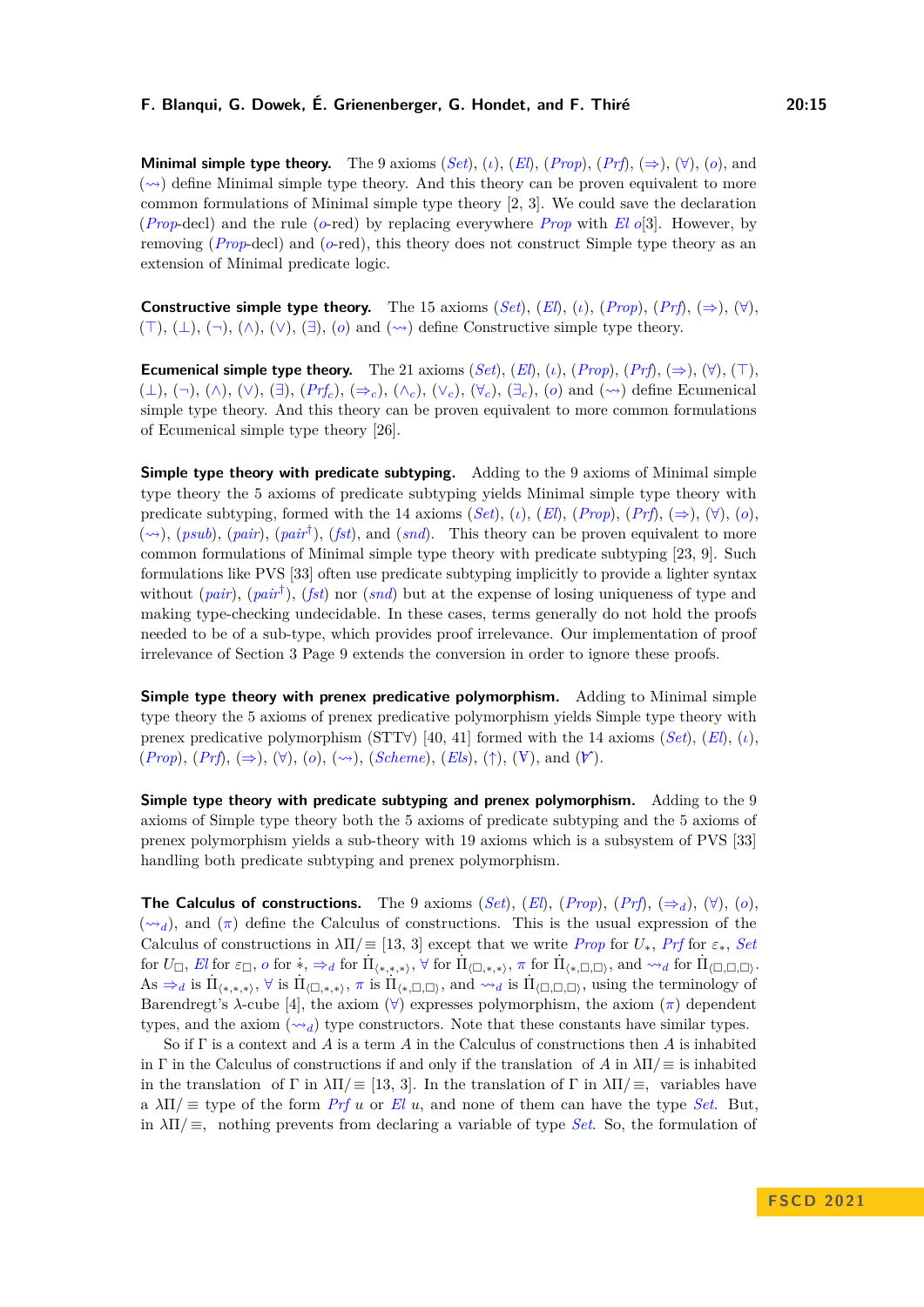#### **20:16 Some Axioms for Mathematics**

the Calculus of constructions in  $\lambda \Pi/\equiv$  is in fact a conservative extension of the original formulation of the Calculus of constructions, where the judgement  $x : Set \vdash x : Set$  can be derived. Allowing the declaration of variables of type *Set* in the Calculus of constructions usually requires to add a sort  $\triangle$  and an axiom  $\square$ :  $\triangle$  [22]. This is not needed here.

**The Calculus of constructions with a type** *ι***.** Adding the axiom (*ι*) to the Calculus of constructions yields a sub-theory with the 10 axioms (*Set*),  $(El)$ ,  $(i)$ ,  $(Prop)$ ,  $(Prf)$ ,  $(\Rightarrow_d)$ ,  $(\forall)$ ,  $(o), (\sim_d)$ , and  $(\pi)$ . It corresponds to the Calculus of constructions with an extra constant *ι* of type □. Adding a constant of type *Set* in *λ*Π*/*≡, like adding variables of type *Set* does not require to introduce an extra sort  $\triangle$ .

Some developments in the Calculus of constructions choose to declare the types of mathematical objects such as  $\iota$ , *nat*, etc. in \*, that would correspond to  $\iota$  : *Prop*, fully identifying types and propositions. We did not make this choice in the theory  $\mathcal{U}$ , because, then, the type  $\iota$  of the constant 0 has type  $*$  and the type  $\iota \to *$  of the constant *positive* has type  $\Box$ , while, in Simple type theory, both *ι* and  $\iota \to o$  are simple types. So the expression of the simple type  $\iota \to o$  requires type constructors and not dependent types. Dependent types, the constant  $\pi$ , are thus marginalized to type functions mapping proofs to terms.

In the Calculus of constructions with a constant  $\iota$  of type  $\square$ , there are no dependent types and no polymorphism at the object level, the latter leading to an inconsistent system [30, 11]. There are no object-level dependent types in the theory U, that is the type  $El \iota \rightarrow Set$  of the symbol *array* is not equivalent to a term of the form  $\varepsilon_{\Lambda}$  *A*, but such dependent types could be added. Polymorphism is discussed below.

**The Minimal sub-theory.** Adding the axioms  $(\Rightarrow)$  and  $(\sim)$  yields a sub-theory with the 12 axioms (*Set*), (*El*), (*i*), (*Prop*), (*Prf*), ( $\Rightarrow$ ), ( $\forall$ ), ( $o$ ), ( $\leadsto$ ), ( $\leadsto$ *d*), ( $\Rightarrow$ *d*), and ( $\pi$ ) called the "Minimal sub-theory" of the theory  $U$ . It contains both the 10 axioms of the Calculus of constructions and the 9 axioms of Minimal simple type theory. It is a formulation of the Calculus of constructions where dependent and non dependent arrows are distinguished. A proof expressed in the Calculus of constructions can be expressed in this theory. In a proof, every symbol  $\rightsquigarrow_d$  or  $\Rightarrow_d$  that uses a dummy dependency can be replaced with a symbol  $\rightsquigarrow_d$ or  $\Rightarrow$ . Every proof that does not use  $\rightsquigarrow_d$ ,  $\Rightarrow_d$  and  $\pi$ , can be expressed in Minimal simple type theory.

**The Calculus of constructions with prenex predicative polymorphism.** Adding the 5 axioms of prenex predicative polymorphism to the 10 axioms of the Calculus of constructions with a constant  $\iota$  yields a sub-theory formed with the 15 axioms (*Set*), (*El*), ( $\iota$ ), (*Prop*),  $(Prf), (\Rightarrow_d), (\forall), (o), (\leadsto_d), (\pi), (Scheme), (Els), (\uparrow), (\forall),$  and  $(\forall)$  defining the Calculus of constructions with prenex predicative polymorphism. It is a cumulative type system [5], containing four sorts  $*, \Box, \triangle$  and  $\diamond, \text{ with } * : \Box, \Box : \triangle, \text{ and } \Box \preceq \diamond, \text{ and besides the rules}$ ⟨∗*,* ∗*,* ∗⟩, ⟨∗*,* □*,* □⟩, ⟨□*,* ∗*,* ∗⟩, ⟨□*,* □*,* □⟩, a rule ⟨△*,* ⋄*,* ⋄⟩ to quantify over a variable of type □ in a scheme and a rule  $\langle \triangle, *, * \rangle$  to quantify over  $\square$  in a proposition [41].

## **6 Conclusion**

The theory  $U$  is thus a candidate for a universal theory where proofs developed in various proof systems: HOL Light, Isabelle/HOL, HOL 4, Coq, Matita, Lean, PVS, etc. can be expressed. This theory can be complemented with other axioms to handle inductive types, co-inductive types, universes, etc. [2, 41, 21].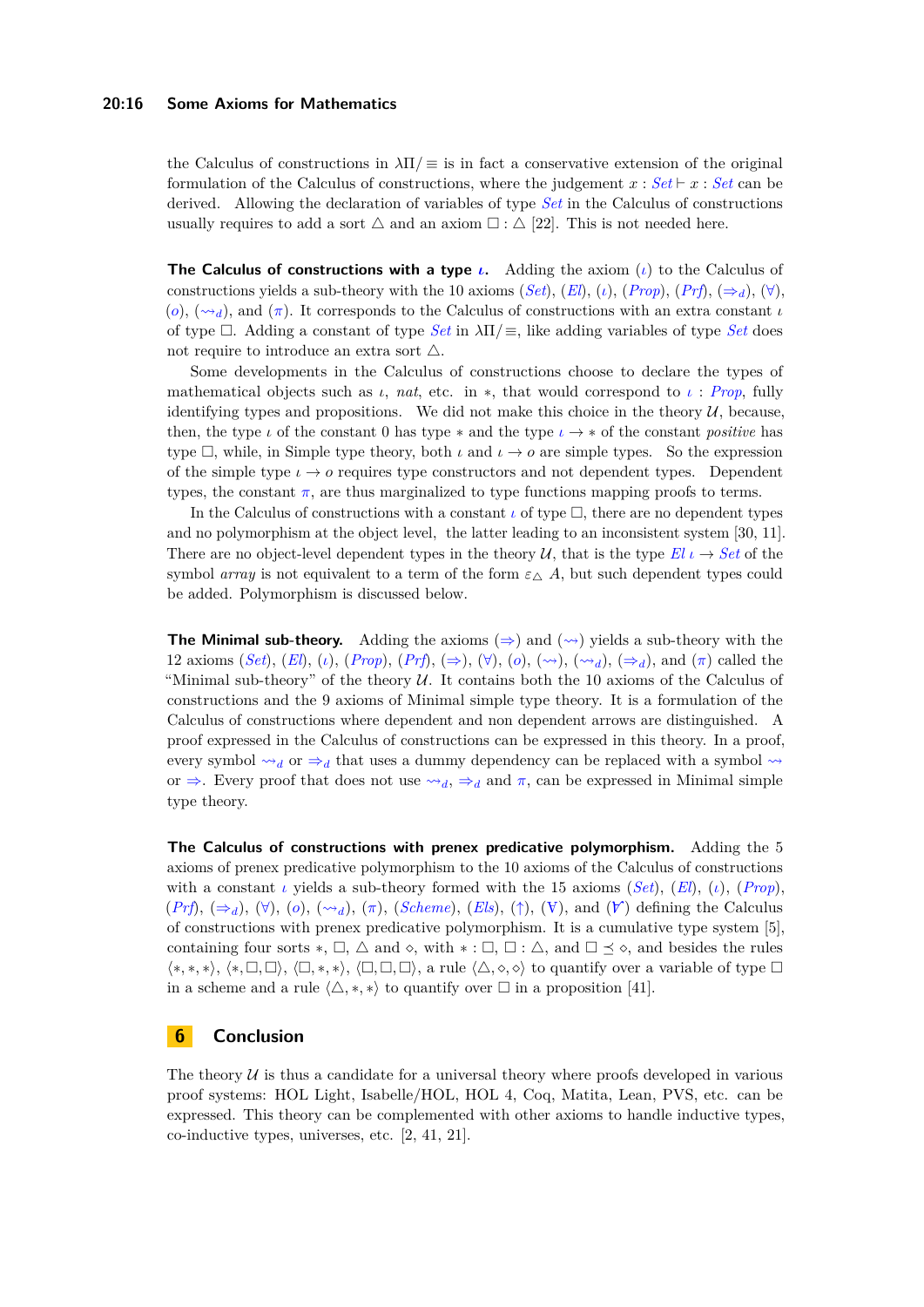Each proof expressed in the theory  $U$  can use a sub-theory of the theory  $U$ , as if the other axioms did not exist: the classical connectives do not impact the constructive ones, propositions as objects and functionality do not impact predicate logic, dependent types and predicate subtyping do not impact simple types, etc.

The proofs in the theory  $U$  can be classified according to the axioms they use, independently of the system they have been developed in. Finally, some proofs using classical connectives and quantifiers, propositions as objects, functionality, dependent types, or predicate subtyping may be translated into smaller fragments and used in systems different from the ones they have been developed in, making the theory  $U$  a tool to improve the interoperability between proof systems.

#### **References**

- **1** L. Allali and O. Hermant. Semantic A-translation and super-consistency entail classical cut elimination. *CoRR*, abs/1401.0998, 2014. [arXiv:1401.0998](http://arxiv.org/abs/1401.0998).
- **2** A. Assaf. *A framework for defining computational higher-order logics*. PhD thesis, École polytechnique, 2015.
- **3** A. Assaf, G. Burel, R. Cauderlier, D. Delahaye, G. Dowek, C. Dubois, F. Gilbert, P. Halmagrand, O. Hermant, and R. Saillard. Dedukti: a logical framework based on the lambda-Picalculus modulo theory. Manuscript, 2016.
- **4** H. Barendregt. Lambda calculi with types. In S. Abramsky, D.M. Gabbay, and T.S.E. Maibaum, editors, *Handbook of Logic in Computer Science*, volume 2, pages 117–309. Oxford University Press, 1992.
- **5** B. Barras. *Auto-validation d'un système de preuves avec familles inductives*. PhD thesis, Université Paris 7, France, 1999.
- **6** S. Berardi. Towards a mathematical analysis of the Coquand-Huet calculus of constructions and the other systems in Barendregt's cube. Manuscript, 1988.
- **7** F. Blanqui. *Type theory and rewriting*. PhD thesis, Université Paris-Sud, France, 2001. URL: <http://hal.inria.fr/inria-00105525>.
- **8** F. Blanqui. Type Safety of Rewrite Rules in Dependent Types. In *Proceedings of the 5th International Conference on Formal Structures for Computation and Deduction*, Leibniz International Proceedings in Informatics 167, 2020. [doi:10.4230/LIPIcs.FSCD.2020.13](https://doi.org/10.4230/LIPIcs.FSCD.2020.13).
- **9** F. Blanqui and G. Hondet. Encoding of predicate subtyping and proof irrelevance in the *λπ*-calculus modulo theory. In *Proceedings of the 26th International Conference on Types for Proofs and Programs*, Leibniz International Proceedings in Informatics 188, 2021.
- **10** A. Church. A formulation of the simple theory of types. *The Journal of Symbolic Logic*, 5(2):56–68, 1940.
- **11** Th. Coquand. An analysis of Girard's paradox. Technical Report RR-0531, Inria, 1986. URL: <https://hal.inria.fr/inria-00076023>.
- **12** Th. Coquand and G. Huet. The calculus of constructions. *Information and Computation*, 76(2):95–120, 1988.
- **13** D. Cousineau and G. Dowek. Embedding pure type systems in the lambda-Pi-calculus modulo. In *Proceedings of the 8th International Conference on Typed Lambda Calculi and Applications*, Lecture Notes in Computer Science 4583, 2007. [doi:10.1007/978-3-540-73228-0\\_9](https://doi.org/10.1007/978-3-540-73228-0_9).
- **14** N. Dershowitz and J.-P. Jouannaud. Rewrite systems. In J. van Leeuwen, editor, *Handbook of Theoretical Computer Science. Volume B: Formal Models and Semantics*, chapter 6, pages 243–320. North-Holland, 1990.
- **15** A. Dorra. équivalence de curry-howard entre le *λ*Π calcul et la logique intuitionniste. Internship report, 2010.
- **16** G. Dowek. On the definition of the classical connectives and quantifiers. In E.H. Haeusler, W. de Campos Sanz, and B. Lopes, editors, *Why is this a Proof?, Festschrift for Luiz Carlos Pereira*. College Publications, 2015.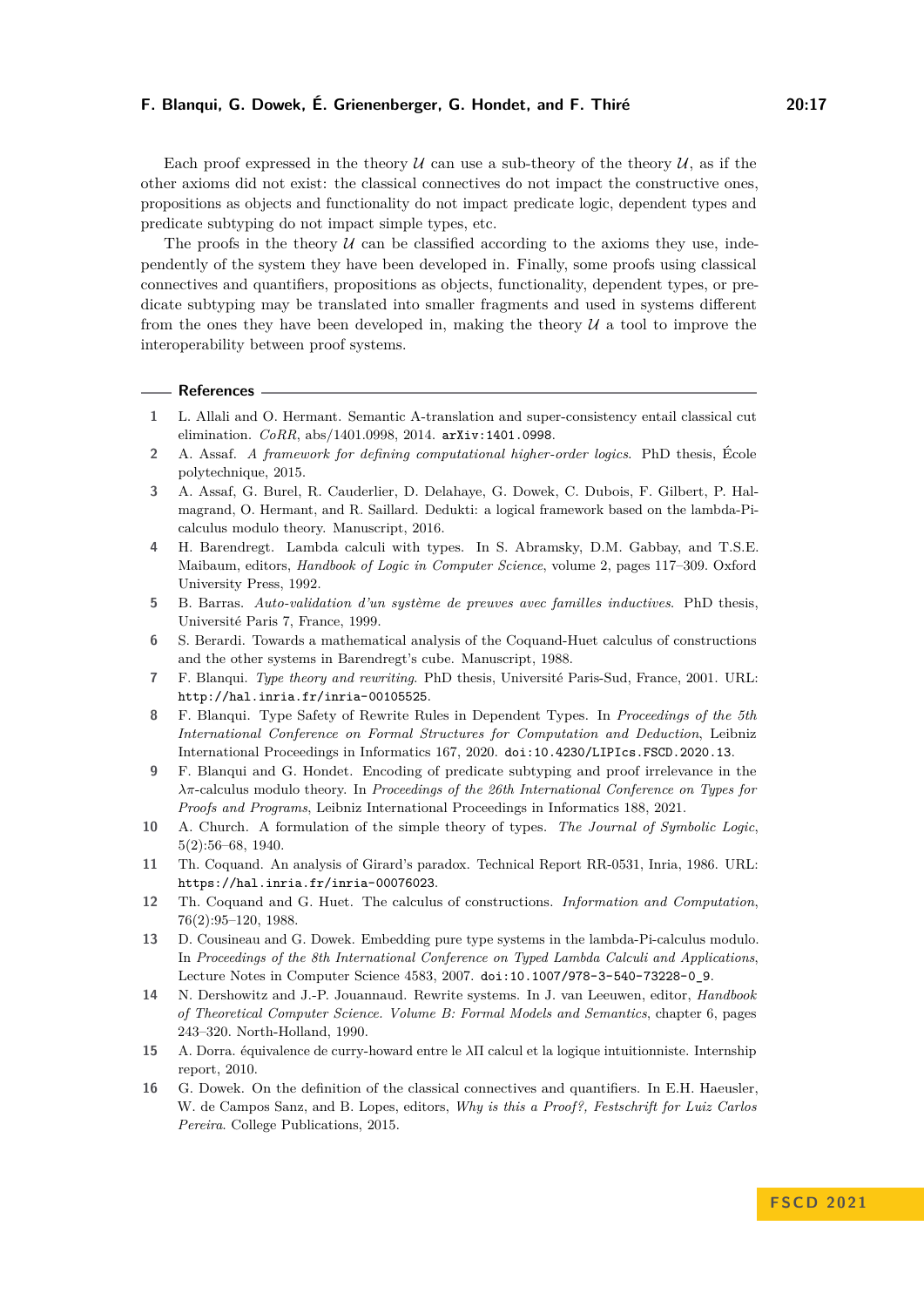#### **20:18 Some Axioms for Mathematics**

- **17** G. Dowek, T. Hardin, and C. Kirchner. Theorem proving modulo. *Journal of Automated Reasoning*, 31:33–72, 2003. [doi:10.1023/A:1027357912519](https://doi.org/10.1023/A:1027357912519).
- **18** G. Dowek and B. Werner. Proof normalization modulo. *Journal of Symbolic Logic*, 68(4):1289– 1316, 2003. [doi:10.2178/jsl/1067620188](https://doi.org/10.2178/jsl/1067620188).
- **19** G. Dowek and B. Werner. Arithmetic as a theory modulo. In Jürgen Giesl, editor, *Term Rewriting and Applications, 16th International Conference, RTA 2005, Nara, Japan, April 19-21, 2005, Proceedings*, volume 3467 of *Lecture Notes in Computer Science*, pages 423–437. Springer, 2005.
- **20** Gaspard Férey and François Thiré. Proof Irrelevance in LambdaPi Modulo Theory. [https://](https://eutypes.cs.ru.nl/eutypes_pmwiki/uploads/Main/books-of-abstracts-TYPES2019.pdf) [eutypes.cs.ru.nl/eutypes\\_pmwiki/uploads/Main/books-of-abstracts-TYPES2019.pdf](https://eutypes.cs.ru.nl/eutypes_pmwiki/uploads/Main/books-of-abstracts-TYPES2019.pdf), 2019.
- **21** G. Genestier. *Dependently-Typed Termination and Embedding of Extensional Universe-Polymorphic Type Theory using Rewriting*. PhD thesis, Université Paris-Saclay, 2020.
- **22** H. Geuvers. The Calculus of Constructions and Higher Order Logic. In Ph. de Groote, editor, *The Curry-Howard isomorphism*, volume 8 of *Cahiers du Centre de logique*, pages 139–191. Université catholique de Louvain, 1995.
- **23** F. Gilbert. *Extending higher-order logic with predicate subtyping: Application to PVS. (Extension de la logique d'ordre supérieur avec le sous-typage par prédicats)*. PhD thesis, Sorbonne Paris Cité, France, 2018.
- **24** J.-Y. Girard. *Interprétation fonctionelle et élimination des coupures de l'arithmétique d'ordre supérieur*. PhD thesis, Université de Paris VII, 1972.
- **25** É. Grienenberger. A logical system for an Ecumenical formalization of mathematics, 2019. Manuscript.
- **26** É. Grienenberger. Expressing Ecumenical systems in the lambda-pi-calculus modulo theory, 2021. In preparation.
- **27** R. Harper, F. Honsell, and G. Plotkin. A framework for defining logics. *Journal of the ACM*,  $40(1):143-184, 1993.$  [doi:10.1145/138027.138060](https://doi.org/10.1145/138027.138060).
- **28** D. Hilbert and W. Ackermann. *Grundzüge der theoretischen Logik*. Springer-Verlag, 1928.
- **29** G. Hondet and F. Blanqui. The New Rewriting Engine of Dedukti. In *Proceedings of the 5th International Conference on Formal Structures for Computation and Deduction*, Leibniz International Proceedings in Informatics 167, 2020. [doi:10.4230/LIPIcs.FSCD.2020.35](https://doi.org/10.4230/LIPIcs.FSCD.2020.35).
- **30** A. J. C. Hurkens. A simplification of Girard's paradox. In M. Dezani-Ciancaglini and G. Plotkin, editors, *Typed Lambda Calculi and Applications*, pages 266–278, Berlin, Heidelberg, 1995. Springer Berlin Heidelberg.
- **31** J. W. Klop, V. van Oostrom, and F. van Raamsdonk. Combinatory reduction systems: introduction and survey. *Theoretical Computer Science*, 121:279–308, 1993. [doi:10.1016/](https://doi.org/10.1016/0304-3975(93)90091-7) [0304-3975\(93\)90091-7](https://doi.org/10.1016/0304-3975(93)90091-7).
- **32** G. Nadathur and D. Miller. An overview of lambda-prolog. In *Logic Programming, Proceedings of the Fifth International Conference and Symposium, Seattle, Washington, USA, August 15-19, 1988 (2 Volumes)*, pages 810–827, 1988.
- **33** Sam Owre and Natarajan Shankar. *The Formal Semantics of PVS*. SRI International, SRI International, Computer Science Laboratory, Menlo Park CA 94025 USA, 1997. URL: <http://pvs.csl.sri.com/doc/semantics.pdf>.
- **34** L.C. Paulson. Isabelle: The next 700 theorem provers. *CoRR*, cs.LO/9301106, 1993. [arXiv:](http://arxiv.org/abs/cs.LO/9301106) [cs.LO/9301106](http://arxiv.org/abs/cs.LO/9301106).
- **35** L.C. Pereira and R.O. Rodriguez. Normalization, soundness and completeness for the propositional fragment of Prawitz'Ecumenical system. *Revista Portuguesa de Filosofia*, 73(3-4):1153– 1168, 2017.
- **36** D. Prawitz. Classical versus intuitionistic logic. In E.H. Haeusler, W. de Campos Sanz, and B. Lopes, editors, *Why is this a Proof?, Festschrift for Luiz Carlos Pereira*. College Publications, 2015.